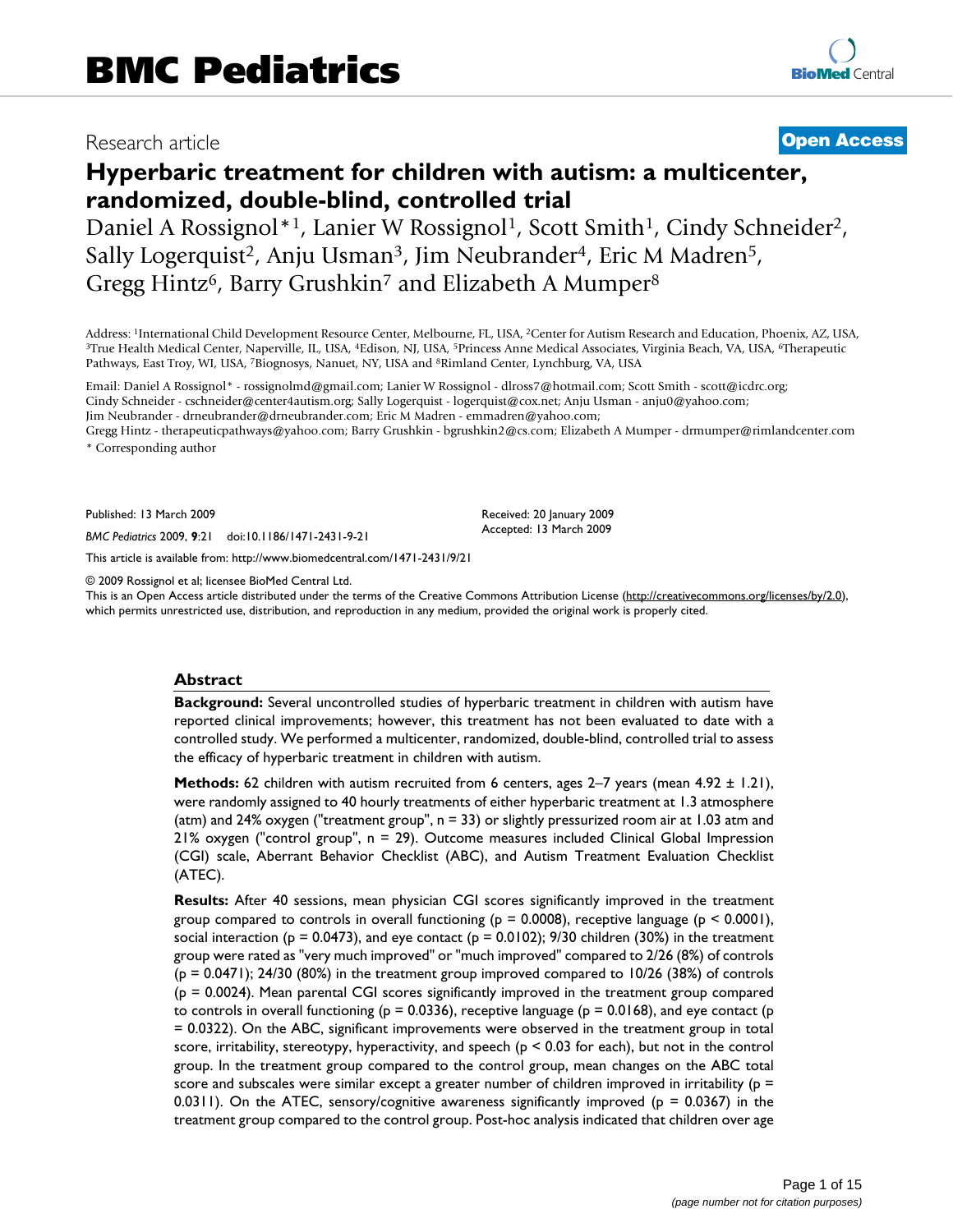5 and children with lower initial autism severity had the most robust improvements. Hyperbaric treatment was safe and well-tolerated.

**Conclusion:** Children with autism who received hyperbaric treatment at 1.3 atm and 24% oxygen for 40 hourly sessions had significant improvements in overall functioning, receptive language, social interaction, eye contact, and sensory/cognitive awareness compared to children who received slightly pressurized room air.

**Trial Registration:** clinicaltrials.gov NCT00335790

#### **Background**

Autistic Disorder (autism), along with Asperger syndrome and pervasive developmental disorder–not otherwise specified (PDD-NOS), comprise a spectrum of neurodevelopmental disorders (collectively termed autism spectrum disorders or ASD) that are characterized by restrictive and repetitive behaviors along with impairments in communication and social interaction [1]. The number of children diagnosed with ASD has increased over the last decade [2-4] and ASD currently affects as many as 1 out of 150 individuals in the United States (U.S.) [5]. ASD is generally considered a "static" neurological disorder [6] without any known cure. The use of hyperbaric treatment in children with ASD has increased in recent years [7] and traditionally involves inhaling up to 100% oxygen at a pressure greater than one atmosphere (atm) in a pressurized chamber [8]. Most typical indications for hyperbaric treatment involve the use of hyperbaric pressures above 2.0 atm. Higher atmospheric pressures are generally required to treat conditions such as carbon monoxide poisoning and to improve wound healing [8,9]. However, improvements have been observed via treatments with 95–100% oxygen and hyperbaric pressures of 1.5–2.0 atm for some chronic neurological conditions, including autism [7], fetal alcohol syndrome [10], cerebral palsy [11,12], and chronic or traumatic brain injury [13-16]. Furthermore, improvements in some of these conditions, including autism [7,17] and cerebral palsy [12], have been observed with the use of hyperbaric pressures of 1.3 atm and oxygen levels of 21–24%. In one study, significant improvements were observed in children with autism with the use of hyperbaric treatment at both 1.5 atm/100% oxygen and 1.3 atm/24% oxygen; neither hyperbaric protocol worsened markers of oxidative stress and both reduced C-reactive protein (a marker of inflammation) [7]. Rationales for the use of hyperbaric treatment in autism include decreasing inflammation [18- 20], improving cerebral hypoperfusion [21,22], and modulating immune dysregulation [23-25], all reported as problems in some individuals with autism [26-34]. Several case reports [21,22] and three uncontrolled studies enrolling between 6 and 18 children with autism [7,17,35] have reported clinical improvements with hyperbaric treatment at 1.3 atm. However, to our knowledge, the efficacy of hyperbaric treatment in children with autism has not been evaluated to date with a controlled study. Given this background, we decided to study the effects of hyperbaric treatment in children with autism using 1.3 atm and 24% oxygen compared to near-placebo hyperbaric conditions (slightly pressurized room air at 1.03 atm and 21% oxygen).

Hyperbaric treatment for children is generally regarded as safe, even at pressures of 2.0 atm and 100% oxygen for two hours per day [36]. In descending order, the most common side effects observed during hyperbaric treatment are barotrauma (2% incidence), sinus squeeze, serous otitis, claustrophobia, reversible myopia, and new onset seizure (which occurs in 1–3 per 10,000 treatments) [8]. In children with autism, the use of hyperbaric treatment using pressures up to 1.5 atm and 100% oxygen has been shown to be safe and well-tolerated [7,17].

## **Methods**

#### *Study Design*

This was a prospective, randomized, double-blind, controlled trial involving treatment in parallel groups for 4 weeks. Active treatment was hyperbaric treatment at 1.3 atm and 24% oxygen for 40 sessions lasting 1 hour each at pressure ("treatment group"), whereas the control treatment consisted of slightly pressurized room air at 1.03 atm and 21% oxygen for 40 sessions lasting 1 hour each at pressure ("control group"). Comparison of the clinical effects of parallel treatments for 4 weeks was the primary objective of this study. The number of treatments (40 sessions) and the overall treatment period (4 weeks) were chosen because these were previously shown to be safe in two other studies of hyperbaric treatment in children with autism [7,17].

#### *Participants: Eligibility Criteria and Recruitment*

This study was approved by the Liberty Institutional Review Board and enrolled children, 2 to 7 years of age, who had a diagnosis of Autistic Disorder and had not previously received any type of hyperbaric treatment. All children met the DSM-IV criteria for Autistic Disorder [1] and this diagnosis was also corroborated by psychologists using the Autism Diagnostic Interview–Revised (ADI-R) and the Autism Diagnostic Observation Schedule (ADOS). Children with PDD-NOS, Asperger syndrome,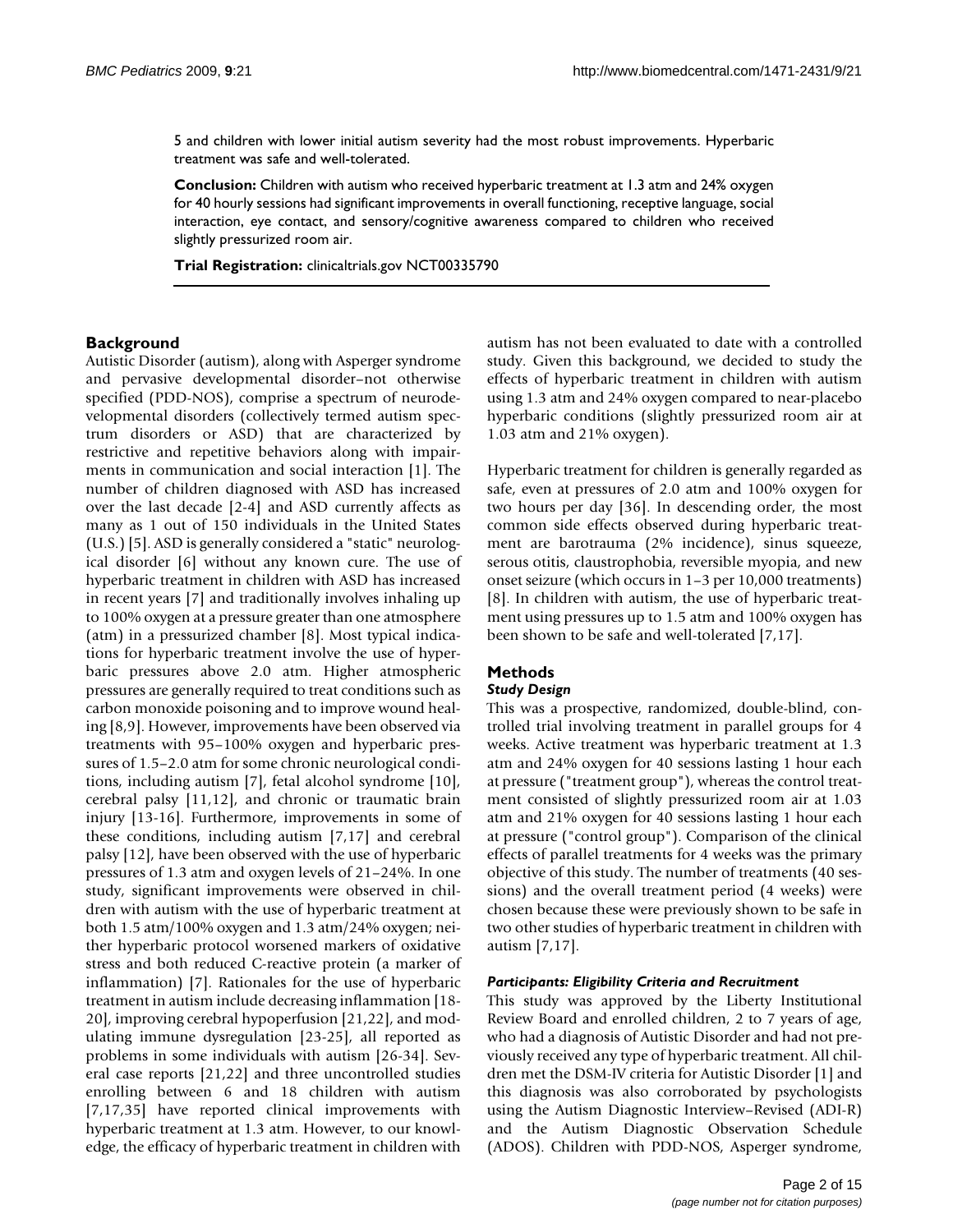seizure disorder, current ear infection, uncontrolled asthma, inability to equalize ear pressure, fragile X syndrome, and ongoing treatment with chelation medication were excluded from participation in this study. Written informed consent was obtained from the parents and, when possible, the child. Sixty-six children were evaluated for inclusion in the study from six clinics throughout the U.S. Four children were excluded from participation because the diagnosis of Autistic Disorder could not be corroborated by ADI-R and ADOS. Therefore, the recruitment process yielded 62 eligible participants, who were randomized as depicted in Figure 1.

#### *Interventions*

The active treatment was hyperbaric treatment at 1.3 atm and 24% oxygen in a monoplace hyperbaric chamber for 60 minutes at this pressure per session (this length of time did not include approximately 10–15 minutes for pressurization and depressurization). Oxygen flowing at 10 liters per minute from an oxygen concentrator was mixed with room air and pumped into the chamber following a protocol previously described [7]. This resulted in a final chamber oxygen concentration of approximately 24% as measured by an oxygen monitor. This treatment was given twice a day separated by a minimum of 4 hours, 5 days per week, for 4 consecutive weeks, for a total of 40 treatments per child.

Control treatment consisted of slightly pressurized room air (1.03 atm and 21% oxygen) in a monoplace hyperbaric chamber for 60 minutes at this pressure per session (this length of time did not include approximately 10–15 minutes for pressurization and depressurization). This treatment was given twice a day separated by a minimum of 4 hours, 5 days per week, for 4 consecutive weeks, for a total of 40 treatments per child. For blinding purposes,



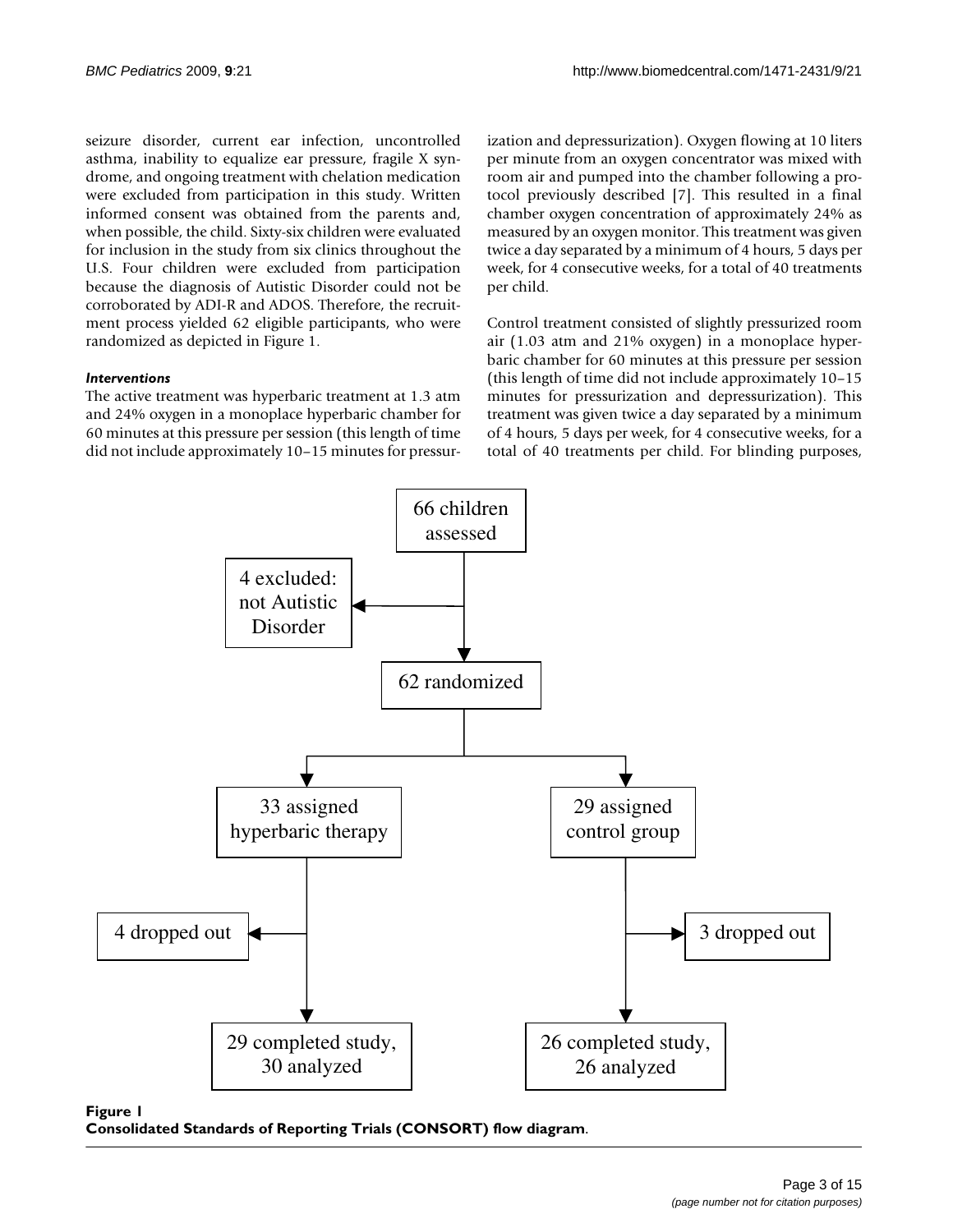participants underwent a brief compression to 1.1 atm at the beginning of each treatment. The chamber was then slowly decompressed from 1.1 to 1.03 atm where the pressure stayed for the remainder of the treatment. No oxygen was added to the chamber and thus the chamber was pressurized with room air (approximately 21% oxygen). The children in the control group remained in the chamber for the same length of time as children in the treatment group. At the end of each treatment, the pressure was slowly increased to 1.1 atm over about 5 minutes and then the chamber was depressurized. Procedures were developed and applied to mimic, for the control group, the experience of hyperbaric treatment at 1.3 atm, and thereby to keep participants and parents unaware of the nature of the intervention. These procedures included covering control switches, inflating and deflating the chambers to simulate pressure changes, and masking the sounds from the chambers. To further mask the group assignments, the equipment (including chambers) used for the control group was indistinguishable from the equipment used for the treatment group. Moreover, the same type of equipment was used at each study site. A pressure of 1.03 atm (with increases to 1.1 atm for several minutes at the beginning and at the end of the treatment) was chosen for the control group because this pressure represented the lowest that could be applied and still effectively simulate hyperbaric treatment at 1.3 atm. To verify its effectiveness, prior to beginning the study, this pressure protocol was tested in six adult individuals who were randomly and repeatedly exposed to both the treatment group pressure (1.3 atm) and the control group pressure (1.03 atm with short increases to 1.1 atm) and none of these individuals were able to reliably distinguish between the two pressures. At each study site, the primary investigator (DAR) visited and trained each hyperbaric technician to ensure that the same protocol was followed to minimize variances between study sites. An analysis performed after the study was finished demonstrated no significant differences ( $p = ns$ ) between the six study sites for age, initial autism severity, and initial and final scores on all of the scales used in this study (this analysis can be found in the results section).

Initial screening for this study included medical history taking and a physical examination by one of the study physicians. This included examination of the ears and tympanic membranes. Throughout each treatment, children were closely monitored by a hyperbaric technician for any signs of ear pain or other problems, and parents were instructed on how to recognize ear pain in their child. In both groups, in order to facilitate treatments, a parent or primary caretaker accompanied the child into the chamber as it was deemed that the children were too young to enter and remain in the chamber alone for the duration of each treatment. Children finishing more than

one full session were included in the final analysis in an intention-to-treat manner. Daily treatment logbooks for each child were maintained by the hyperbaric technician and any side effects during treatment were recorded. At the end of the study, all children assigned to the control group were offered 40 hyperbaric treatments at the treatment pressure (1.3 atm and 24% oxygen) if the parents desired (all parents chose this option; treatments were provided without charge). During the study period, children in both groups were not allowed to begin any new therapies or stop any current therapies, including medications and nutritional supplementation. At the onset of the study, the use of nutritional supplements, medications, and applied behavioral analysis (ABA) therapy was similar in both the treatment and control groups  $(p = ns)$ , see Table 1.

#### *Randomization and Allocation*

From the 62 children who were enrolled in the study, 33 were randomly allocated to the treatment group and 29 were randomly allocated to the control group. To achieve this allocation, a random allocation sequence (1:1) was generated and stratified on both the participant's group (treatment or control) and center, and this sequence was equilibrated every eight patients. The allocation sequence remained concealed to all investigators, study participants, parents, nursing staff, and all other clinic staff. The only person at each center who was aware of the group assignment for each particular child was the hyperbaric technician, who had no input in the evaluation (outcome measures) of the child. The hyperbaric technician was specifically instructed not to discuss the treatment nature or group assignments with anyone else in the clinic, including participants, parents, psychologists, and physicians. It was not possible to blind the hyperbaric technician due to the nature of the study (the technician had to know the group assignment in order to adjust the chamber to the correct pressure for treatment). However, all individuals involved in evaluating the child (parents, physicians, and psychologists) remained blinded to the group assignment for each child throughout the entire study period. In hyperbaric treatment studies, the study is considered double-blinded if the study participants and the evaluators of outcome measures are both blinded to group assignment (as they were in this study), even though the hyperbaric technician is aware of the assignment [37,38]. After the study was completed, parents in both groups were surveyed to determine the effectiveness of the blinding process, and there was no significant difference between groups in their ability to determine which group their child had been assigned  $(p = ns)$ .

#### *Outcome measures*

The primary outcome measures were changes compared to baseline observed after 4 weeks (40 sessions) of treat-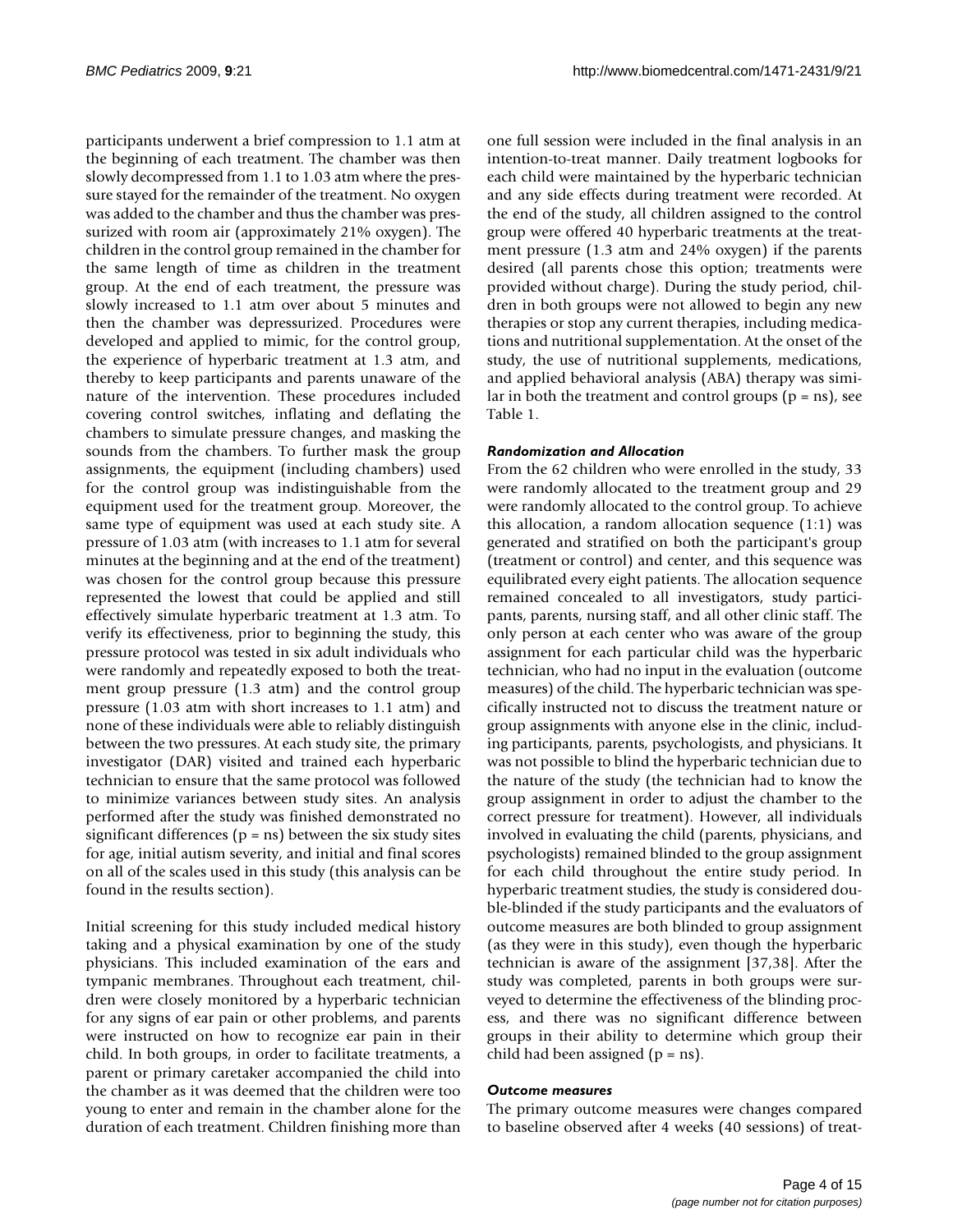|                                     | Treatment       | Control         | Comparison between groups (p-value) |
|-------------------------------------|-----------------|-----------------|-------------------------------------|
| Age                                 | $4.97 \pm 1.29$ | $4.86 \pm 1.13$ | $0.7288*$                           |
| Male                                | 30/33           | 22/29           | $0.1672**$                          |
| Use of nutritional supplements      | 23/33           | 20/29           | 0.9999**                            |
| Use of medications                  | 16/33           | 10/29           | $0.3915**$                          |
| Applied Behavioral Analysis Therapy | 15/33           | 11/29           | $0.733**$                           |
| <b>ABC Total Score</b>              | $55.2 \pm 28.7$ | $53.3 \pm 24.0$ | $0.7843*$                           |
| <b>ABC</b> Irritability             | $13.2 \pm 9.5$  | $12.2 \pm 7.9$  | $0.6714*$                           |
| <b>ABC Social Withdrawal</b>        | $10.5 \pm 6.9$  | $11.2 \pm 6.9$  | $0.7048*$                           |
| <b>ABC Stereotypy</b>               | $7.5 \pm 4.9$   | $6.2 \pm 4.7$   | $0.3205*$                           |
| <b>ABC Hyperactivity</b>            | $20.7 \pm 9.9$  | $20.1 \pm 8.2$  | $0.8279*$                           |
| ABC Speech                          | $3.4 \pm 3.1$   | $3.6 \pm 3.6$   | $0.8567*$                           |
| <b>ATEC Total Score</b>             | $75.3 \pm 19.5$ | $75.6 \pm 21.0$ | $0.9592*$                           |
| ATEC Speech/Language/Communication  | $16.3 \pm 5.0$  | $15.9 \pm 6.1$  | $0.7958*$                           |
| <b>ATEC Sociability</b>             | $17.4 \pm 6.6$  | $17.8 \pm 6.2$  | $0.849*$                            |
| ATEC Sensory/Cognitive Awareness    | $18.1 \pm 5.2$  | $19.6 \pm 5.6$  | $0.3676*$                           |
| ATEC Health/Physical/Behavior       | $23.5 \pm 11.5$ | $22.4 \pm 8.3$  | $0.72*$                             |

\*\* Chi-square test with Yates' correction or Fisher's exact test.

\* Student's t test

ment, in parallel groups, on (1) Aberrant Behavior Checklist–Community (ABC) total score and subscale scores, based on the parent's or primary caretaker's rating, (2) Autism Treatment Evaluation Checklist (ATEC) total score and subscale scores, based on the parent's or primary caretaker's rating, and (3) Clinical Global Impression– Improvement (CGI) scale for changes in overall functioning and subscales, as rated by the parent or primary caretaker and also as rated separately by the treating physician (without knowledge of the parental ratings).

Previous studies of hyperbaric treatment in children with autism have utilized the ABC and/or ATEC [7,17]. The ABC is a 58-item questionnaire that assesses communication, reciprocal social interaction, play, and stereotypical behaviors [39]. It is used to evaluate the effectiveness of medications and other therapeutic interventions and is scored from 0 ("not at all a problem") to 3 ("problem is severe in degree"). For this study, a total score was calculated as well as scores in 5 subscales: irritability, social withdrawal (also termed lethargy), stereotypy, hyperactivity, and inappropriate speech. The ABC was administered immediately prior to beginning the study (to determine baseline scores) and immediately after finishing 40 sessions. Lower scores on the ABC indicate lower autism severity.

The ATEC is a questionnaire developed by the Autism Research Institute to evaluate treatment efficacy in individuals with autism. It consists of four subscales: Speech/ Language/Communication, Sociability, Sensory/Cognitive Awareness, and Health/Physical/Behavior. The scores are weighted according to the response and the corresponding subscale. The higher the subscale and total scores, the more impaired the subject. A split-half reliability analysis on 1,358 checklists indicated high internal consistency among the questions within each subscale [40]. The ATEC is designed to allow evaluators to assess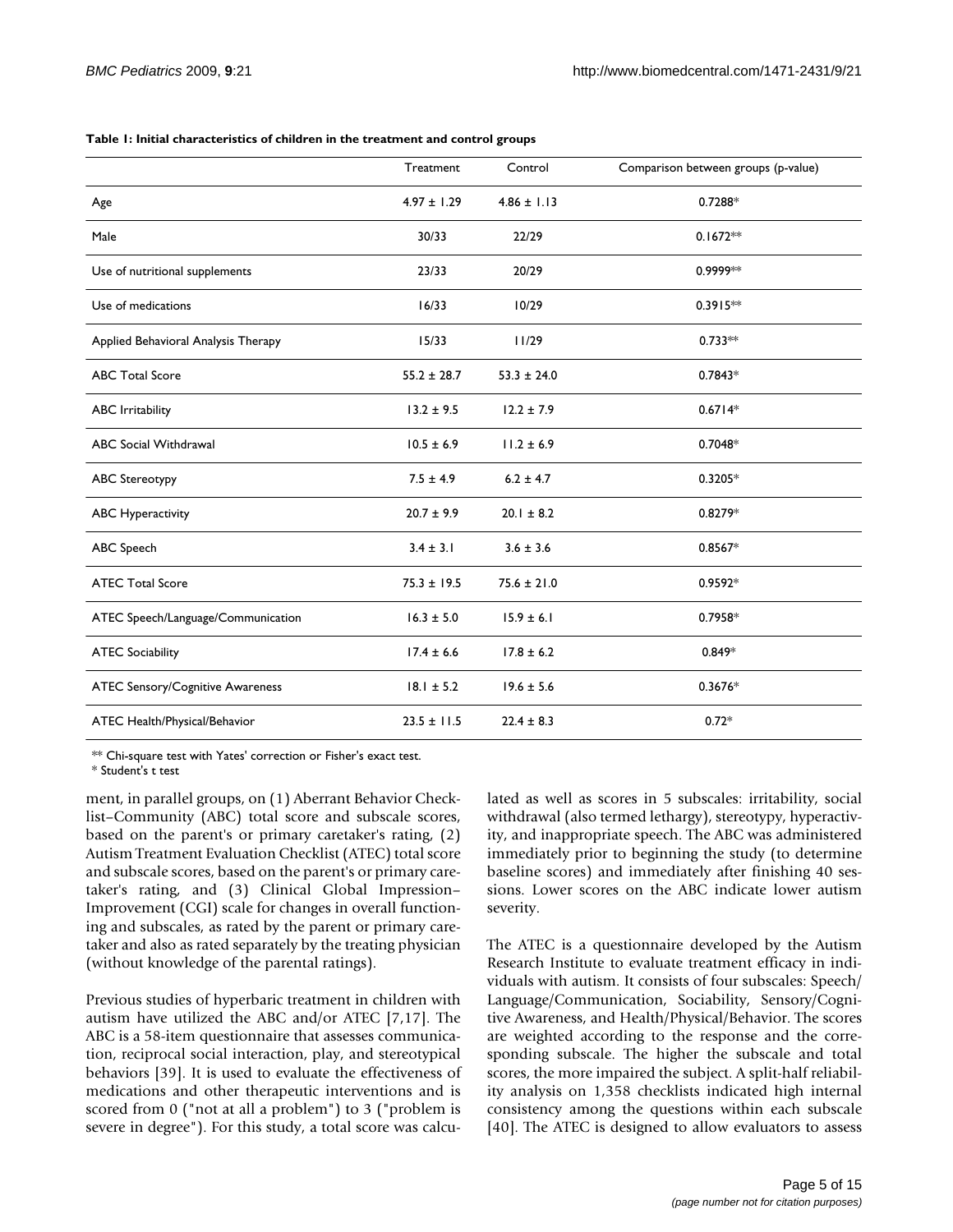outcomes of certain treatments commonly used in individuals with autism. In this study, scores were calculated for the total score and the four separate subscales. The ATEC was administered immediately prior to beginning the study (to determine baseline scores) and immediately after finishing 40 sessions. Due to an administration error, the baseline ATEC was not performed at one of the study centers, and thus data was available for analysis for 23 children in the treatment group and 21 children in the control group.

Scores for the CGI scale were obtained immediately after 40 sessions. The CGI scale gives an impression of global changes in certain areas for each child compared to baseline [41]. A total score for change in overall functioning was rated by a parent or primary caregiver and separately by the treating physician (the same physician who initially evaluated the child) using the following ratings: 1 ("very much improved"), 2 ("much improved"), 3 ("minimally improved"), 4 ("no change"), 5 ("minimally worse"), 6 ("much worse"), and 7 ("very much worse"). Children who received a score of "very much improved" or "much improved" on the physician CGI overall functioning score were considered to be "good responders" to treatment. Data was also collected from parents and physicians as to whether or not there were improvements in the following CGI subscales: receptive language, expressive language, sleep pattern, attention span, activity level, bowel movement pattern, self-stimulatory behavior, social awareness/alertness, social interaction, play skills, self-injurious behavior, eye contact, mood, anxiety level, aggression, general health, gross motor skills, and fine motor skills.

#### *Analysis*

All data were prospectively collected and analyzed using StatsDirect statistical software (version 2.7.2) and are presented as mean  $\pm$  SEM (standard error of the mean). Data analysis was based on an intention-to-treat approach on all participants who finished more than one treatment or control session.

#### *Power Calculations*

Because this was the first controlled study of its kind, power calculations were based on the closest comparable study that had outcome data available at the time of this study design [17]. Analysis of this data demonstrated a medium to large effect size, depending on the scale examined (Cohen's  $d = 0.44$  to 0.77) [42]. Using the most conservative effect size  $(d = 0.44)$ , a power calculation using G\*Power 3 [43] indicated that a total sample of 43 children would achieve a power of 80% with alpha set at 0.05 (two-tailed).

#### *Planned Comparisons*

Planned group comparisons were performed on the primary outcome measures. The normal distribution of data was checked using the Kolmogorov-Smirnov test. In parameters with normal distribution, comparisons were analyzed using the Student's t test. When normality was not present and equal variance could not be assumed, nonparametric tests (Mann-Whitney and Wilcoxon signed rank tests) were used. The Pearson's chi-square  $(\chi^2)$ test with Yates' correction or the Fisher's exact test (when subgroups contained less than 10 children) was applied to assess differences in the percentage of children responding to treatment in each group. In all analyses, a p-value less than 0.05 (two-tailed) was considered significant.

# **Results**

#### *Study Sample*

The flow of participants throughout the study is depicted in Figure 1. This study consisted of 52 boys and 10 girls, which is consistent with the male/female ratio observed in children with autism [44]. The mean age of all children was  $4.92 \pm 1.21$  years and was similar (p = ns) in the treatment group  $(4.97 \pm 1.29 \text{ years})$  and the control group  $(4.86 \pm 1.13 \text{ years})$ , see Table 1. There were more girls in the control group compared to the treatment group, but this difference was not significant  $(p = ns)$ . Initial ABC and ATEC scores were similar in both groups  $(p = ns)$ . At the onset of this study, the use of nutritional supplements, medications, and applied behavioral analysis (ABA) therapy was similar in both groups  $(p = ns)$ , see Table 1. Oneway analysis of variance (ANOVA) demonstrated no significant differences ( $p = ns$ ) between the six centers that participated in this study for: age, initial autism severity, initial ABC total scores, final ABC total scores, initial ATEC total scores, final ATEC total scores, physician CGI scores, or parental CGI scores.

Attrition rates during the study were low (see Figure 1). In the treatment group, two children dropped out of the study prior to beginning any treatments due to an illness (one with otitis media, the other with bronchitis). Another child dropped out before finishing one full treatment due to anxiety in both the child and the parent. Finally, one child was removed from the study after nine sessions because asthma symptoms worsened (neither the parents nor the treating physician felt that the hyperbaric treatments contributed to the increased asthma symptoms, but the child was removed from the study as a precaution); this child's scores performed at time of drop-out showed mild improvements in behavior (as separately ranked by both the physician and the parents) and these scores were included in the intention-to-treat analysis. The inclusion or exclusion of this child's scores had no significant effect on the statistical analysis. The remaining 29 children completed all 40 hyperbaric treatment sessions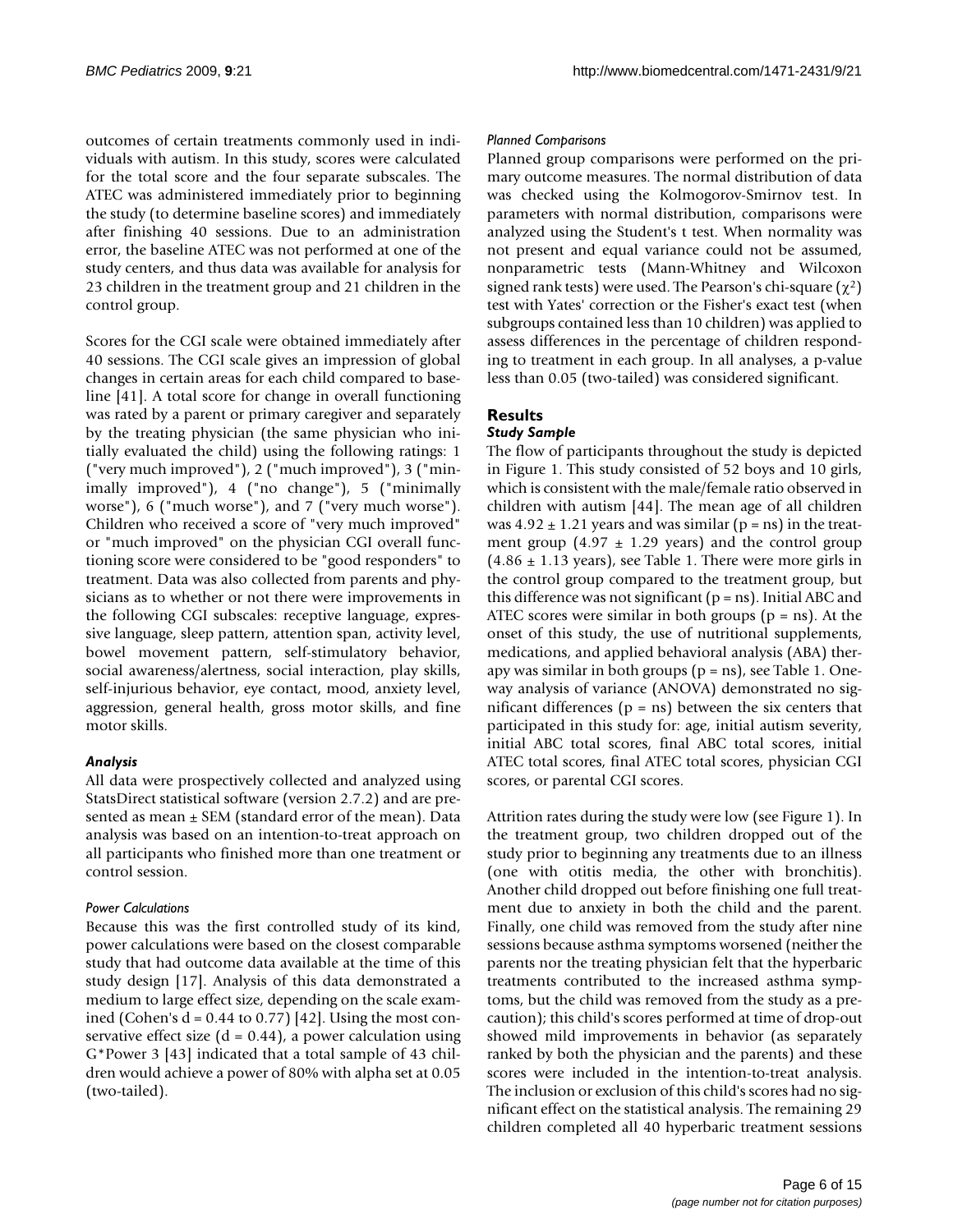at 1.3 atm and 24% oxygen. Therefore, data from 30 children were analyzed in the treatment group.

In the control group, two children dropped out of the study prior to beginning any treatments (one because of a death in the family, the other because of the time commitment). One child dropped out prior to finishing one full treatment due to parental claustrophobia. The remaining 26 children finished all 40 sessions at 1.03 atm and 21% oxygen.

#### *Outcome Measures*

#### *Physician Clinical Global Impression (CGI) Scale*

After 40 sessions, the mean physician CGI score for change in overall functioning compared to baseline significantly improved ( $p = 0.0008$ ) by 1.13 points in the treatment group  $(2.87 \pm 0.78)$ , score of  $4 =$  "no change") compared to 0.38 points in the control group (3.62  $\pm$ 0.75), see Figure 2. Furthermore, 9/30 (30%) children in the treatment group had a "very much improved" or "much improved" rating compared to 2/26 (7.7%) in the control group ( $p = 0.0471$ ). An improvement on the CGI scale (score of 1, 2, or 3) was noted in 24/30 (80%) children in the treatment group compared to 10/26 (38%) in the control group ( $p = 0.0024$ ). Conversely, 16/26 (62%) children in the control group had a "no change" or "minimally worse" score (CGI score of 4 or 5) compared to 6/ 30 (20%, all 6 had a score of 4) in the treatment group (p = 0.0024). In the control group, two children received a score of 5 ("minimally worse"), whereas none received this score in the treatment group ( $p = 0.211$ ). No child received a score worse than 5 in either group. Examination of the physician CGI subscales demonstrated that more children improved in the treatment group compared to the control group in receptive language ( $p < 0.0001$ ), social interaction ( $p = 0.0473$ ), and eye contact ( $p =$ 0.0102); a trend towards improvement was also observed in activity level ( $p = 0.0545$ ).

#### *Parental Clinical Global Impression (CGI) Scale*

The mean parental CGI score for change in overall functioning compared to baseline significantly improved (p = 0.0336) by 1.30 points in the treatment group (2.70  $\pm$ 0.81, score of  $4 = "no change"$  compared to 0.83 points in the control group  $(3.17 \pm 0.73)$ , see Figure 2. A "very much improved" or "much improved" rating was



#### Absolute change compared to baseline on the mean CGI overall separately by physicians and parents **Figure 2** functioning score in the treatment and control groups as rated

**Absolute change compared to baseline on the mean CGI overall functioning score in the treatment and control groups as rated separately by physicians and parents**. \* p < 0.001; \*\* p < 0.05.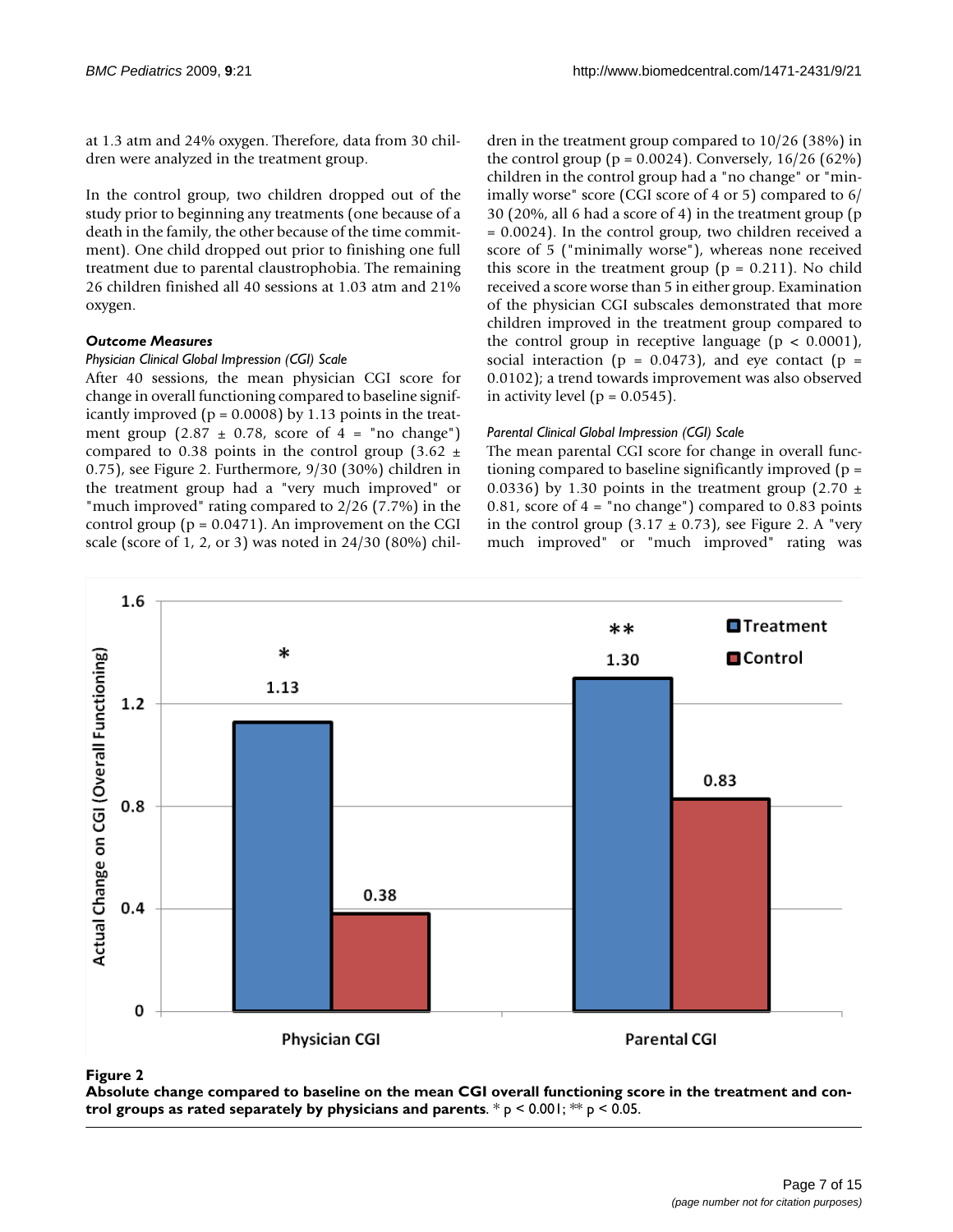observed in 9/30 (30%) children in the treatment group compared to  $4/26$  (15%) in the control group (p = 0.2238). Furthermore, 27/30 (90%) children had an improvement on the CGI scale (score of 1, 2, or 3) in the treatment group compared to 19/26 (73%) in the control group ( $p = 0.1616$ ). A score of "no change" or "minimally worse" (CGI score of 4 or 5) was reported in 3/30 (10%, all scored 4) in the treatment group versus 7/26 (27%) in the control group ( $p = 0.1616$ ). One child received a score of 5 ("minimally worse") in the control group compared to none in the treatment group ( $p = 0.4643$ ). No child received a score worse than 5 in either group. Examination of the parental CGI subscales demonstrated that more children improved in the treatment group compared to the control group in receptive language ( $p = 0.0168$ ) and eye contact ( $p = 0.0322$ ).

Examination of the mean CGI score for change in overall functioning in the treatment group as rated by the physicians compared to the parental ratings demonstrated that there was no significant difference ( $p = 0.4716$ ). A significant correlation existed between the physician and parental CGI scales for the treatment group ( $r = 0.60$ ,  $p =$ 0.0005). However, parents of children in the control group were significantly more likely to rate an improvement on the CGI score for change in overall functioning than were physicians ( $p = 0.0245$ ) and therefore the correlation between the physician and parental CGI scales was not significant ( $r = 0.27$ ,  $p = 0.1819$ ).

#### *Aberrant Behavior Checklist (ABC) Scores*

In the treatment group, the ABC total score significantly improved after 40 sessions ( $p = 0.0118$ ), see Additional file 1. Improvements in ABC subscales were also observed in the treatment group for irritability ( $p = 0.0147$ ), stereotypy ( $p = 0.0124$ ), hyperactivity ( $p = 0.0211$ ), and speech ( $p = 0.0155$ ). No significant improvements were observed in the control group on the ABC total score or any of the ABC subscales ( $p = ns$ ). Analysis of changes in the ABC total score and subscale scores between the treatment and control groups demonstrated no significant changes ( $p = ns$ ), although there was a trend towards improvement in the treatment group for irritability  $(p =$ 0.0976, see Figure 3) and 20/30 (67%) children in the treatment group had an improvement in irritability compared to  $9/26$  (35%) in the control group (p = 0.0311).

#### *Autism Treatment Evaluation Checklist (ATEC) Scale*

In the treatment group, significant improvements were observed on the ATEC scale in total score  $(p = 0.002)$ , sociability ( $p = 0.0009$ ), sensory/cognitive awareness ( $p =$ 0.0017), and health/physical/behavior ( $p = 0.0446$ ), see Additional file 2. In the control group, ATEC improvements were found in total score ( $p = 0.0385$ ) and sociability (p = 0.0134). Analysis of changes in ATEC total score and subscale scores between the treatment and control groups showed a significant improvement in sensory/cognitive awareness in the treatment group ( $p = 0.0367$ ), see Figure 4. Non-significant improvements in the treatment group compared to the control group were observed in the other ATEC subscales  $(p = ns)$ .

#### *Analysis by age and autism severity*

Because we had previously observed that both younger children and children who had higher initial autism severity improved more robustly with hyperbaric treatment at 1.3 atm [7,17], two separate sub-analyses of the effects of age and initial autism severity on the outcome scales used in this study were performed to determine if a subgroup could be identified that had a better response to hyperbaric treatment.

#### *Age*

Post-hoc analysis of children in the treatment group demonstrated a better improvement on the ABC total score in children who were over age 5 compared to those age 5 and under ( $p = 0.0482$ ). Comparison of children who were over age 5 in the treatment and control groups demonstrated that children in the treatment group had significantly better improvements on the ABC in irritability ( $p =$ 0.0149), social withdrawal ( $p = 0.0086$ ), and stereotypy  $(p = 0.0434)$ . There was no significant difference in ABC scores between the treatment and control groups for children age 5 and younger ( $p = ns$ ). When examining the ATEC scale, comparison of children who were over age 5 between the treatment and control groups demonstrated that children in the treatment group had significantly better improvements in sociability ( $p = 0.0095$ ) and sensory/ cognitive awareness ( $p = 0.0384$ ). No significant difference between the two groups was observed for children age 5 and younger on the ATEC scale  $(p = ns)$ . No significant age effect  $(p = ns)$  was observed between the treatment and control groups on the parental or physician CGI scales.

#### *Autism severity*

Post-hoc analysis of children in the treatment group demonstrated that those who had an initial ADOS score below the 50th percentile for all children (less initial autism severity) had similar improvements in ABC total score and subscales compared to children with an initial ADOS score above the  $50<sup>th</sup>$  percentile (p = ns). However, comparison of children in the treatment group and the control group who had an initial ADOS score below the 50<sup>th</sup> percentile (less autism severity) demonstrated that the children in the treatment group had significantly better improvements in ABC irritability ( $p = 0.0348$ ) and ABC stereotypy ( $p = 0.0359$ ). There was no significant difference in ABC scores between the treatment and control groups for children with an initial ADOS score above the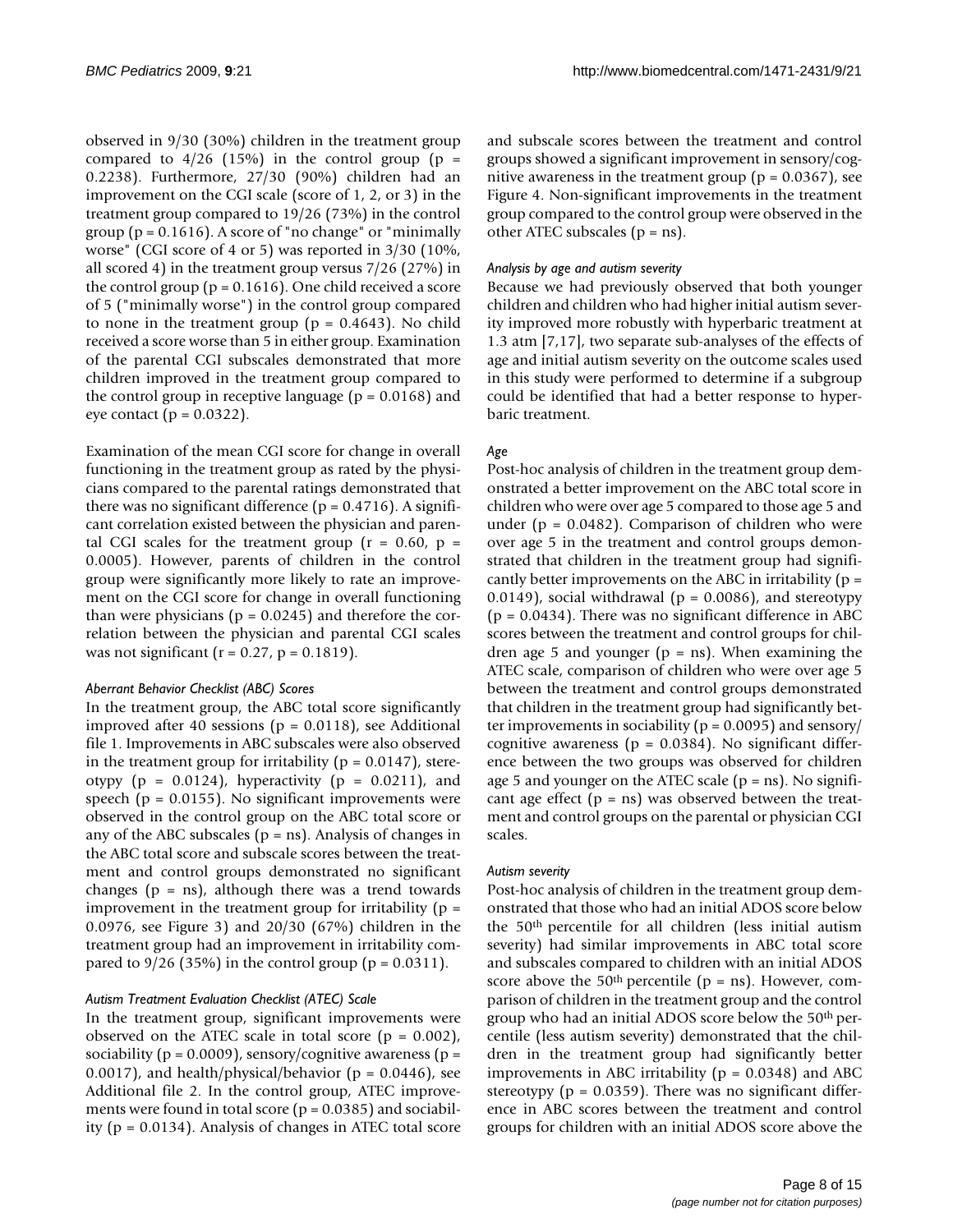

**Changes compared to baseline on the ABC total score and subscales (percentage change) in the treatment**  and control groups.  $** p < 0.1$ .

 $50<sup>th</sup>$  percentile (p = ns). When examining the ATEC scale, comparison of children in the treatment group and the control group with an initial ADOS score below the 50th percentile demonstrated a significantly better improvement in the treatment group in sociability ( $p = 0.0333$ ). No significant difference between groups was observed for children with an initial ADOS score above the 50th percentile ( $p = ns$ ). No significant effect ( $p = ns$ ) was observed for autism severity between the treatment and control groups on the parental or physician CGI scales.

#### *Adverse events and tolerance*

Hyperbaric treatment in this study was safe and well-tolerated. In the treatment group, one child developed both urinary frequency (urinalysis was normal) and a skin rash that the treating physician thought was yeast-related. As previously described, one child had worsening of asthma symptoms after nine treatment sessions and was removed from the study, and another child had anxiety and dropped out of the study before finishing one full treatment. None of the children in the treatment group received a score worse than 4 ("no change") on the physician or parental CGI for change in overall functioning. In the control group, one child developed abdominal distension and diarrhea during the study, but was able to complete the study. Another child in the control group had worsening of eczema during the study. No other adverse events including barotrauma or seizures were observed in either group.

#### **Discussion**

To our knowledge, this trial represents the first controlled study of hyperbaric treatment in children with autism. Previous studies examining this treatment in autism have described improvements that could have been due, in part, to a participation (placebo) effect. The results of uncontrolled studies in autism should be interpreted with caution, especially since some randomized, double-blind, placebo-controlled studies in individuals with autism have reported relatively high improvement rates in the placebo group. For example, one prospective study comparing a single dose of IV secretin to a placebo found that 30% of the children receiving the placebo had a significant improvement immediately after the infusion [45]. Another prospective study comparing daily treatment with amantadine to a placebo over a 4-week period found a mean placebo response rate of 37% [46]. In the current study, 80% of children in the hyperbaric treatment group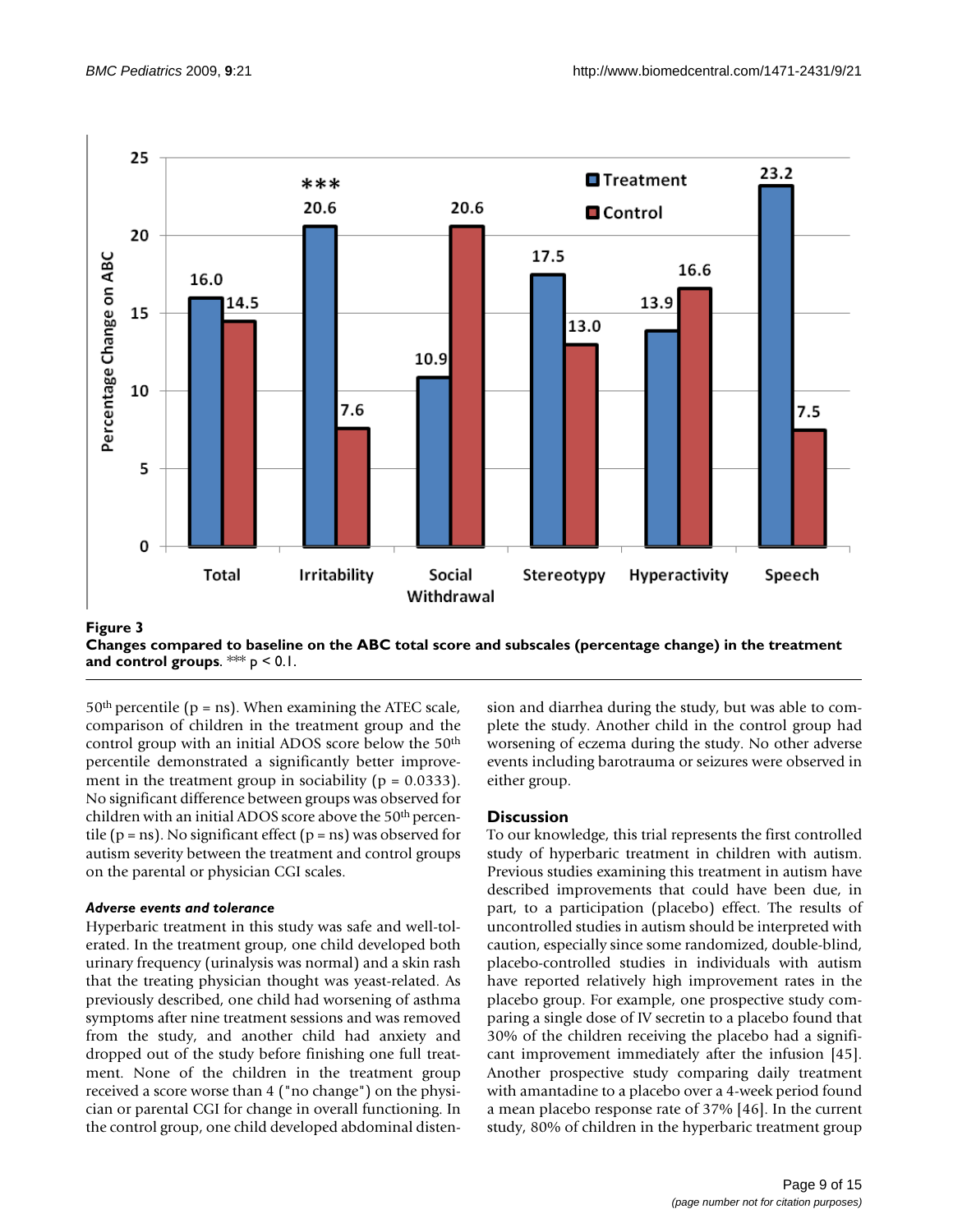

**Changes compared to baseline on the ATEC total score and subscales (percentage change) in the treatment**  and control groups.  $** p < 0.05$ .

had an improvement on the CGI scale for change in overall functioning as rated by blinded physicians; however, 38% of children in the control group were also rated as improved. This 38% improvement rate in the control group may have occurred because these children received a very low level of hyperbaric pressure (1.03 atm with short increases to 1.1 atm), and therefore, strictly speaking, this pressure did not represent a true placebo-control group. Hyperbaric pressure as low as 20 mmHg (approximately 1.03 atm) has been shown to decrease *in vitro* proinflammatory cytokine release (including IL-1beta) from human monocytes and macrophages [47]. Some children with ASD have elevations in certain pro-inflammatory cytokines, including IL-1beta [32,48]. Therefore, some of the improvements observed in the control group could have been due to the slight hyperbaric pressure received. Because the control group experienced pressure conditions closer to those of the treatment group than a true placebo (e.g., 1.00 atm and 21% oxygen) would have provided, the difference in clinical outcomes between the treatment and control groups may have been less significant than what would have been observed with a placebo. However, a true placebo could not have been used with

this study design because some degree of hyperbaric pressure was needed to mimic hyperbaric treatment at 1.3 atm, otherwise blinding of the group assignment would have not been possible. A pressure of 1.03 atm (with short increases to 1.1 atm) was chosen for the control group because testing performed prior to the study indicated that this pressure was the lowest that could be given and still effectively simulate, from the perspective of the blinded parents and children, hyperbaric treatment at 1.3 atm. The blinding procedure in this study appeared to be adequate because there was no significant difference between the two groups in the ability of parents to correctly guess the group assignment of their child. Furthermore, 73% of parents of children in the control group rated their child as improved on the CGI scale which also suggests that the blinding procedure was adequate, because if parents thought that their child was in the control group, they probably would have been less likely to rate an improvement after treatment. In the hyperbaric treatment group, parental CGI scores significantly correlated with physician CGI scores ( $r = 0.60$ ,  $p = 0.0005$ ) which strengthens the CGI results in this group. In the control group, the parents were significantly more likely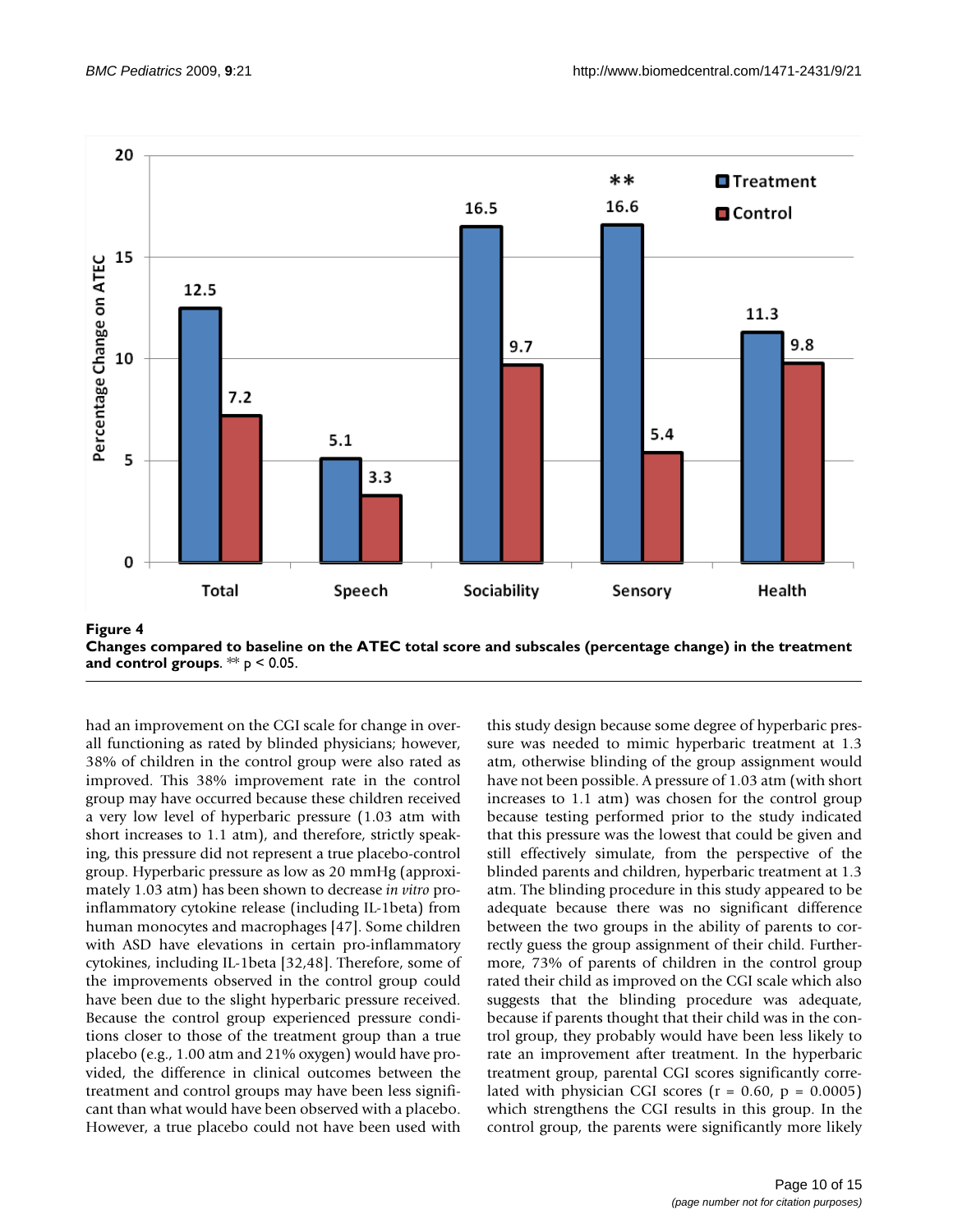to rate their child as improved on the CGI scale compared to the physicians ( $p = 0.0245$ ) and therefore the parental and physician CGI scales did not significantly correlate (r  $= 0.27$ ,  $p = 0.1819$ ). This finding further suggests that the blinding procedure was adequate in this study and also demonstrates evidence of a participation effect in the control group.

In this trial, the use of hyperbaric treatment at 1.3 atm was well-tolerated and confirmed previous reports of safety. This study also demonstrated clinical improvements that were similar to previous uncontrolled studies of hyperbaric treatment in children with autism [7,17,21,22,35]. The findings of this study are significantly strengthened because of the presence of a control group which previous hyperbaric treatment studies in autism lacked, and also because of the use of six separate centers which should have minimized potential bias, especially since there were no significant differences between study sites in age, initial autism severity, and initial and final scores on all of the scales used in this study. In this current trial, significant improvements were observed in several domains with the use of hyperbaric treatment at 1.3 atm and 24% oxygen compared to slightly pressurized room air, including overall functioning, receptive language, social interaction, eye contact, and sensory/cognitive awareness. The reason for these different areas of improvement is not clear. The mechanism of action of hyperbaric treatment in autism is not entirely known, although it may act by diminishing gastrointestinal and cerebral inflammation and by improving immune dysregulation and cerebral hypoperfusion [24]. Multiple studies have reported that these problems are relatively common in children with autism [26-34].

Cerebral hypoperfusion, especially of the temporal lobes, is a very common finding in children with autism compared to typically-developing children, affecting up to 75% [28,49]. This hypoperfusion is an indirect measure of diminished brain activity [28] because cerebral blood flow is normally tightly coupled to brain metabolic rate and function [50,51]. Several studies have reported that the anatomical location of cerebral hypoperfusion significantly correlates with certain autistic behaviors [24]. For example, in a study of 30 individuals with autism compared to 14 non-autistic individuals, hypoperfusion of the thalamus as measured by Single Photon Emission Computed Tomography (SPECT) was observed in the autism group and significantly correlated ( $r = 0.42$ ,  $p < 0.01$ ) with repetitive behaviors and unusual sensory interests [52]. In another SPECT study of 23 children with autism compared to 26 non-autistic children, hypoperfusion of the right medial temporal lobes was found in the autism group and was correlated with obsessive desire for sameness (p < 0.001), and hypoperfusion of the medial prefrontal cortex and anterior cingulate gyrus was associated with impairments in social interaction and communication (p < 0.001) [27]. Furthermore, two SPECT studies in individuals with autism have reported that cerebral hypoperfusion significantly worsens with increasing age [53,54]. In one of these studies, hypoperfusion of brain areas that controlled speech (left temporal lobe and frontal areas) significantly worsened with increasing age (p < 0.001) and was associated with deficits in language formation and "subsequently prevent [ed] development of true verbal fluency and development in the temporal and frontal areas associated with speech and communication" [54]. Furthermore, in another study of 45 children with autism, children with the highest degree of left temporal lobe hypoperfusion, as measured by Positron Emission Tomography (PET), also had the most severe autistic behavior [55].

The cause of cerebral hypoperfusion in children with autism is not known. Several studies have described apparent vascular-associated cerebral inflammation in children with autism compared to controls including perivascular macrophage and microglia accumulation in post-mortem autistic brain samples [33] as well as the presence of serum IgM and IgG autoantibodies that bind to small blood vessels in the brain in about 30% of children [26,56]. These findings could be consistent with a cerebral vasculitis [24]. Elevated urinary levels of 8-isoprostane-F2α have also been reported in some children with autism [57]. In some studies, this isoprostane elevation has been shown to cause *in vivo* vasoconstriction and increase the aggregation of platelets [58]. Furthermore, elevations in 2,3-dinor-thromboxane  $B_2$  (associated with increased platelet activation) and 6-keto-prostaglandin  $F_{1\alpha}$  (a marker of endothelium activation) have been described in some children with autism [59]. These inflammatory-related findings could contribute to the cerebral hypoperfusion described in autism [24].

Cerebral hypoperfusion is associated with hypoxia [24] and several studies in children with ASD have reported evidence of cerebral hypoxia, as measured by a reduction in brain Bcl-2 and an increase in brain p53 [60-63]. Elevated p53 is induced by hypoxia [64] and a decrease in Bcl-2 is associated with increased apoptosis provoked by hypoxia [65]. Hypoxia leads to higher brain concentrations of hypoxia-inducible factor  $1α$  (HIF-1α) [66]. An increase in HIF-1α causes an increase in inflammation, including redness and swelling of tissues, and the attraction of lymphocytes [66]. HIF-1 $\alpha$  is essential for inflammation mediated by myeloid cells [67]. In fact, in one study, rats that were null for HIF-1 $\alpha$  demonstrated almost complete inhibition of the inflammatory response [68]. HIF-1 $\alpha$  is responsible for angiogenesis that is secondary to hypoxia [68,69] and also induces Vascular Endothelial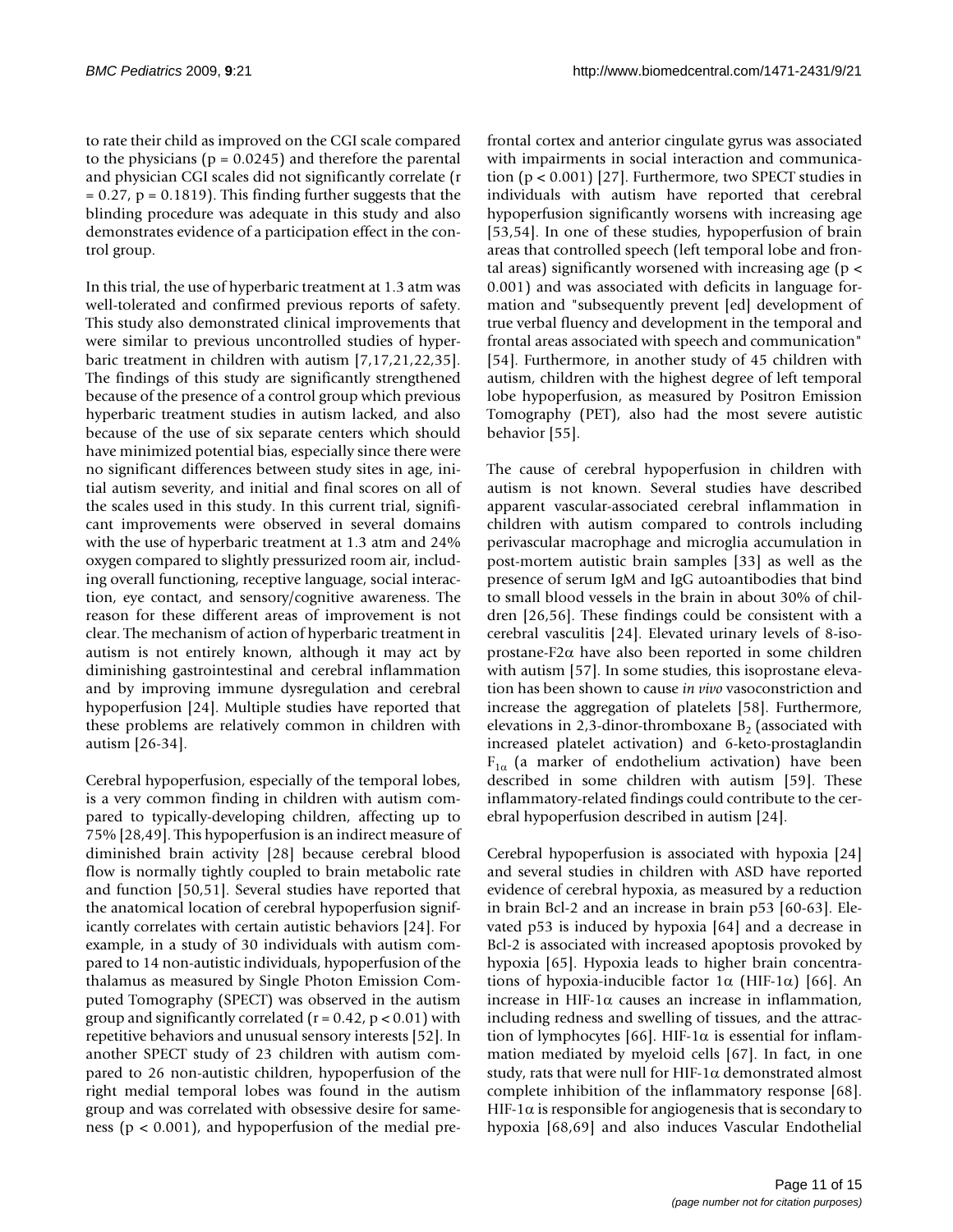Growth Factor (VEGF), which increases the permeability of blood vessels [66] and causes tissue edema. Evidence of cerebral edema in 19 children with autism compared to 20 typically-developing children was suggested by one recent T2-magnetic resonance imaging (MRI) study [70]. This edema can lead to increased interstitial space between cells [71] and cause an increase in the distance that oxygen must diffuse from blood vessels to reach brain cells and can thus lead to cellular hypoxia [72]. Inflammation is also associated with blood-brain barrier disturbances which can further increase cerebral edema [24]. Chronic inflammation is commonly associated with the infiltration of polymorphonuclear neutrophils and other immune cells, along with the cytokines that are released by these cells. This causes an increase in local oxygen usage due to the elevated oxygen requirements created by these newly infiltrated cells. Yet, at the same time, inflammation causes reduced oxygen extraction by normal cells [73]. For instance, in one study, elevated markers of inflammation (including IL-6, tumor necrosis factor receptors 1 and 2, and high-sensitivity C-reactive protein) were significantly correlated with decreased maximum oxygen uptake at peak exercise  $(VO<sub>2</sub>max)$  in patients with known or suspected coronary artery disease [74]. Therefore, inflammation prevents maximal uptake of oxygen by cells. Inflammation also increases oxidative stress and can cause neutrophils to become more adherent and attach to vessel walls [75]. This infiltration and increased adherence of inflammatory cells can contribute to brain injury by decreasing microvascular blood flow, causing thrombosis, and increasing the production of free radicals [76]. Hyperbaric treatment can overcome the effects of cerebral hypoperfusion and hypoxia by: increasing the plasma oxygen tension which transfers more oxygen into tissue, including the brain [77,78], decreasing cerebral edema [79], inhibiting the expression of HIF-1 $\alpha$  and its target genes [80], and by causing angiogenesis over time [18].

Several case reports in children with autism have described improved cerebral perfusion after hyperbaric treatment at 1.3 atm, as measured by post-hyperbaric treatment SPECT scans compared to pre-hyperbaric SPECT scans [21,22]. If the hypoperfusion in children with autism is related to cerebral inflammation, then hyperbaric treatment could potentially improve cerebral perfusion by decreasing this inflammation [24]. Hyperbaric treatment possesses strong anti-inflammatory properties [18-20] and has been shown to significantly decrease neuroinflammation [81] as well as cerebral edema and blood-brain barrier damage in animal models [79]. At 1.3 atm, hyperbaric treatment decreased a marker of inflammation (C-reactive protein) in one study of children with autism [7]. It is unknown if any of the improvements observed in this study were mediated through an improvement in cerebral hypoperfusion and/or a decrease

in cerebral inflammation as this study was not designed to examine these possibilities. However, since cerebral hypoperfusion is relatively common [28,49] and can be diffuse in location in children with autism [82,83], and the anatomical location of hypoperfusion significantly correlates with certain autistic behaviors [27,52,54], then improving hypoperfused brain areas with hyperbaric treatment could account for the different areas of improvement observed in this study.

Our previous studies suggested children who were younger and those who had higher initial autism severity responded more robustly to hyperbaric treatment [7,17]. However, these studies were small and uncontrolled, and thus we analyzed these two parameters (age and autism severity) in this study with a post-hoc analysis. An interesting finding from this current study was that children who were over age 5 had significantly better improvements on the ABC total score with hyperbaric treatment at 1.3 atm compared to younger children ( $p = 0.0482$ ). Given the fact that older children with autism generally have a higher degree of cerebral hypoperfusion compared to younger children [53,54] and that hyperbaric treatment can improve cerebral hypoperfusion [21,22], these factors could have accounted for the age findings observed in this study. Additional studies examining the use of hyperbaric treatment in children with autism that also incorporate SPECT or PET scans to measure changes in cerebral blood flow might be helpful in further delineating these possibilities. Moreover, children who had lower initial autism severity also had the most improvements with hyperbaric treatment in this study. The reason for this finding is not known, but may be due to greater levels of oxidative stress and other metabolic problems recently described in children with higher autism severity compared to those with lower severity [84].

Because this study was not designed to measure the longterm outcomes of hyperbaric treatment in children with autism, additional studies are needed to determine if the significant improvements observed in this study last beyond the study period. It is possible that ongoing treatments would be necessary to maintain the improvements observed, but this study was not designed to examine that possibility. Our clinical observations in children with autism suggest that additional hyperbaric treatments beyond 40 total sessions can lead to additional improvements; however, further studies are needed to formally validate these observations. Recently, several companies have started producing and marketing portable hyperbaric chambers that are approved by the U.S. Food and Drug Administration (FDA) for home use and are able to supply the hyperbaric treatment parameters used in this study. Therefore, the widespread and long-term use of this potential treatment is feasible and not necessarily costly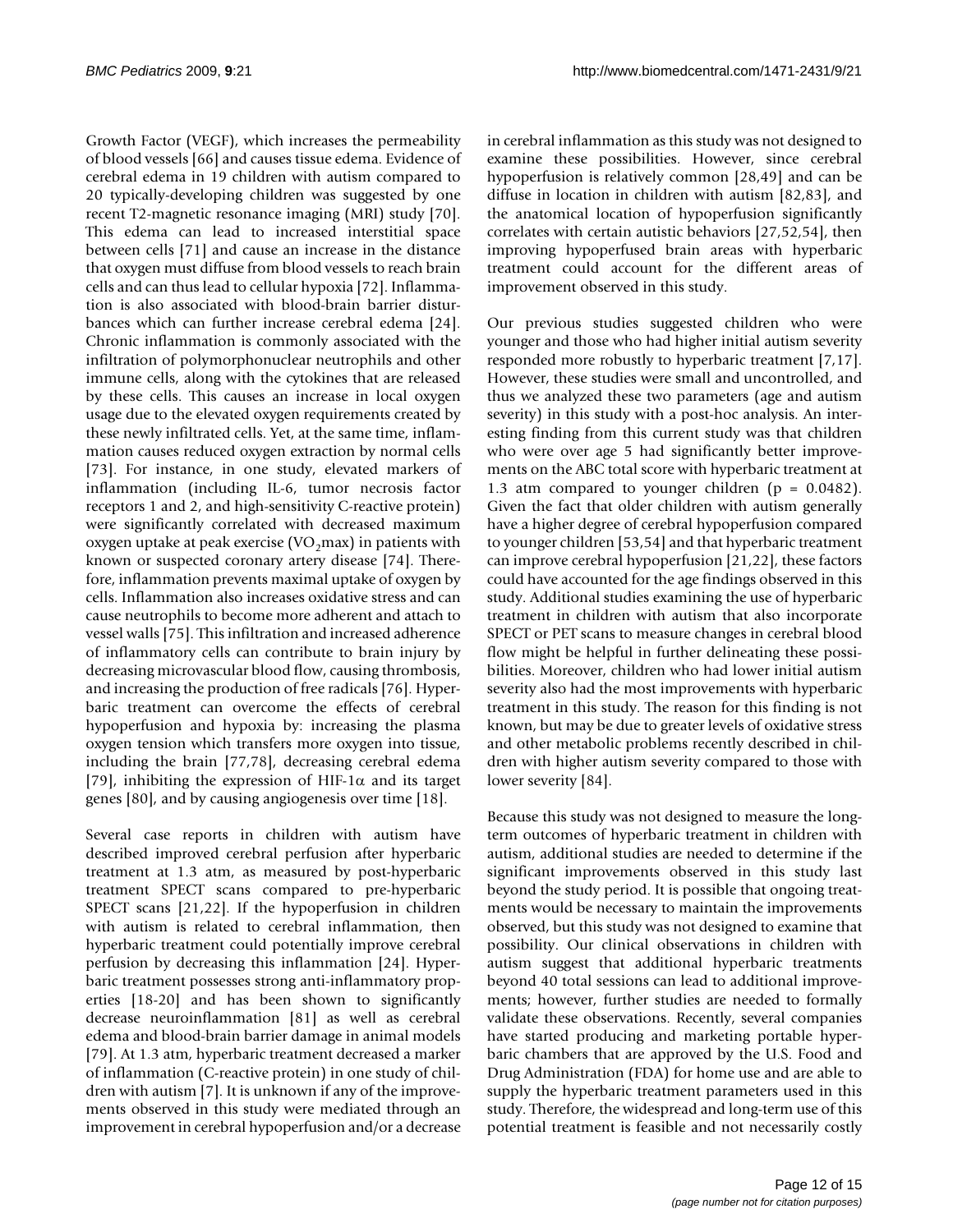(on a per treatment basis). Finally, this study was not designed to determine if higher hyperbaric treatment parameters (higher atmospheric pressure and oxygen levels, which can only be provided in a clinic setting) would lead to better or more long-lasting results. Additional studies are needed to investigate that possibility.

#### **Conclusion**

Given the positive findings of this study, and the shortage of proven treatments for individuals with autism, parents who pursue hyperbaric treatment for their child with autism can be assured that it is a safe treatment modality at the pressure used in this study (1.3 atm), and that it may improve certain autistic behaviors. Further studies are needed by other investigators to confirm these findings; we are aware of several other planned or ongoing studies of hyperbaric treatment in children with autism. However, in light of the positive results of this study and those of several previous studies [7,17,21,22,35], the use of hyperbaric treatment appears to be a promising treatment for children with autism.

#### **Abbreviations**

ABA: Applied Behavioral Analysis; ABC: Aberrant Behavior Checklist; ADI-R: Autism Diagnostic Interview-Revised; ADOS: Autism Diagnostic Observation Schedule; ASD: Autism Spectrum Disorder; ATEC: Autism Treatment Evaluation Checklist; atm: atmosphere; CGI: Clinical Global Impression; FDA: Food and Drug Administration; HIF-1α: Hypoxia-Inducible Factor 1α; IHA: International Hyperbarics Association; MRI: Magnetic Resonance Imaging; ns: not significant; PDD-NOS: pervasive developmental disorder-not otherwise specified; PET: Positron Emission Tomography; SPECT: Single Photon Emission Computed Tomography; U.S.: United States; VEGF: Vascular Endothelial Growth Factor.

#### **Competing interests**

DAR, LWR, SS, CS, AU, JN, EMM, and EAM treat individuals with hyperbaric treatment in their clinical practices and derive revenue from hyperbaric treatment. DAR, LWR, and EAM had previously received research funding from the International Hyperbarics Association for an earlier study of hyperbaric treatment in autism [7]. EAM has also received hyperbaric chambers and financial support (unrelated to this study) from OxyHealth LLC for remodeling the Rimland Center, a center for mentoring clinicians interested in learning how to care for children with autism spectrum disorders. The remaining authors (SL, GH, and BG) declare that they have no competing interests.

#### **Authors' contributions**

DAR, LWR, and EAM conceived of the study and the study design. DAR, SS, CS, AU, JN, EMM, and EAM performed

initial physical exams on the children and were responsible for completing the physician CGI scales. SL and GH performed psychological testing on the children including ADOS and ADI-R. DAR and BG performed the statistical analysis. All authors read and approved the final manuscript.

#### **Additional material**

#### **Additional File 1**

*Table 2. Changes on the ABC scale and subscales in the treatment and control groups (lower scores denote improvement). # Wilcoxon signed rank tests. ## Mann Whitney test.* Click here for file [\[http://www.biomedcentral.com/content/supplementary/1471-](http://www.biomedcentral.com/content/supplementary/1471-2431-9-21-S1.doc) 2431-9-21-S1.doc]

### **Additional File 2**

*Table 3. Changes on the ATEC scale and subscales in the treatment and control groups (lower scores denote improvement). # Wilcoxon signed rank tests. ## Mann Whitney test.* Click here for file

[\[http://www.biomedcentral.com/content/supplementary/1471-](http://www.biomedcentral.com/content/supplementary/1471-2431-9-21-S2.doc) 2431-9-21-S2.doc]

#### **Acknowledgements**

The authors thank Glenna Osborne, Helen Yoo, Evelyn Kung, and Scott Allen for providing psychological testing for some of the children in this study and also thank Mr. Michael Haynes for reviewing this manuscript and offering editorial advice. We are grateful for the work of Shannon Kenitz of the International Hyperbarics Association (IHA) for an unrestricted grant which funded this study, which included use of hyperbaric chambers and funding for all hyperbaric technician salaries during the study. The IHA had no involvement in the study design, collection, analysis, interpretation of data, writing of the manuscript, or in the decision to submit the manuscript for publication. All treatments and study evaluations were performed without charge to all participants. We especially thank the parents and children in our study for their participation. This data was presented, in part, at the Undersea and Hyperbaric Medical Society (UHMS), Gulf Coast Chapter Annual Scientific Meeting, Nashville, Tennessee, September 1, 2007.

#### **Note in proof**

During the proofing stage of the final manuscript pdf, the authors realized that some data from the ADOS testing was inadvertently omitted and the editors were notified. ADOS was used to confirm the diagnosis of autism and to determine if a change in diagnosis occurred during the study. Comparison of pre- and post-ADOS performed by blinded assessors demonstrated no significant change in autism diagnosis between the two groups (p  $=$  ns).

#### **References**

- 1. APA: **Diagnostic and statistical manual of mental disorders.** 4th edition. Washington, DC: American Psychiatric Association; 1994.
- 2. Chakrabarti S, Fombonne E: **[Pervasive developmental disorders](http://www.ncbi.nlm.nih.gov/entrez/query.fcgi?cmd=Retrieve&db=PubMed&dopt=Abstract&list_uids=11427137) [in preschool children.](http://www.ncbi.nlm.nih.gov/entrez/query.fcgi?cmd=Retrieve&db=PubMed&dopt=Abstract&list_uids=11427137)** *JAMA* 2001, **285(24):**3093-3099.
- 3. Bertrand J, Mars A, Boyle C, Bove F, Yeargin-Allsopp M, Decoufle P: **[Prevalence of autism in a United States population: the](http://www.ncbi.nlm.nih.gov/entrez/query.fcgi?cmd=Retrieve&db=PubMed&dopt=Abstract&list_uids=11694696)**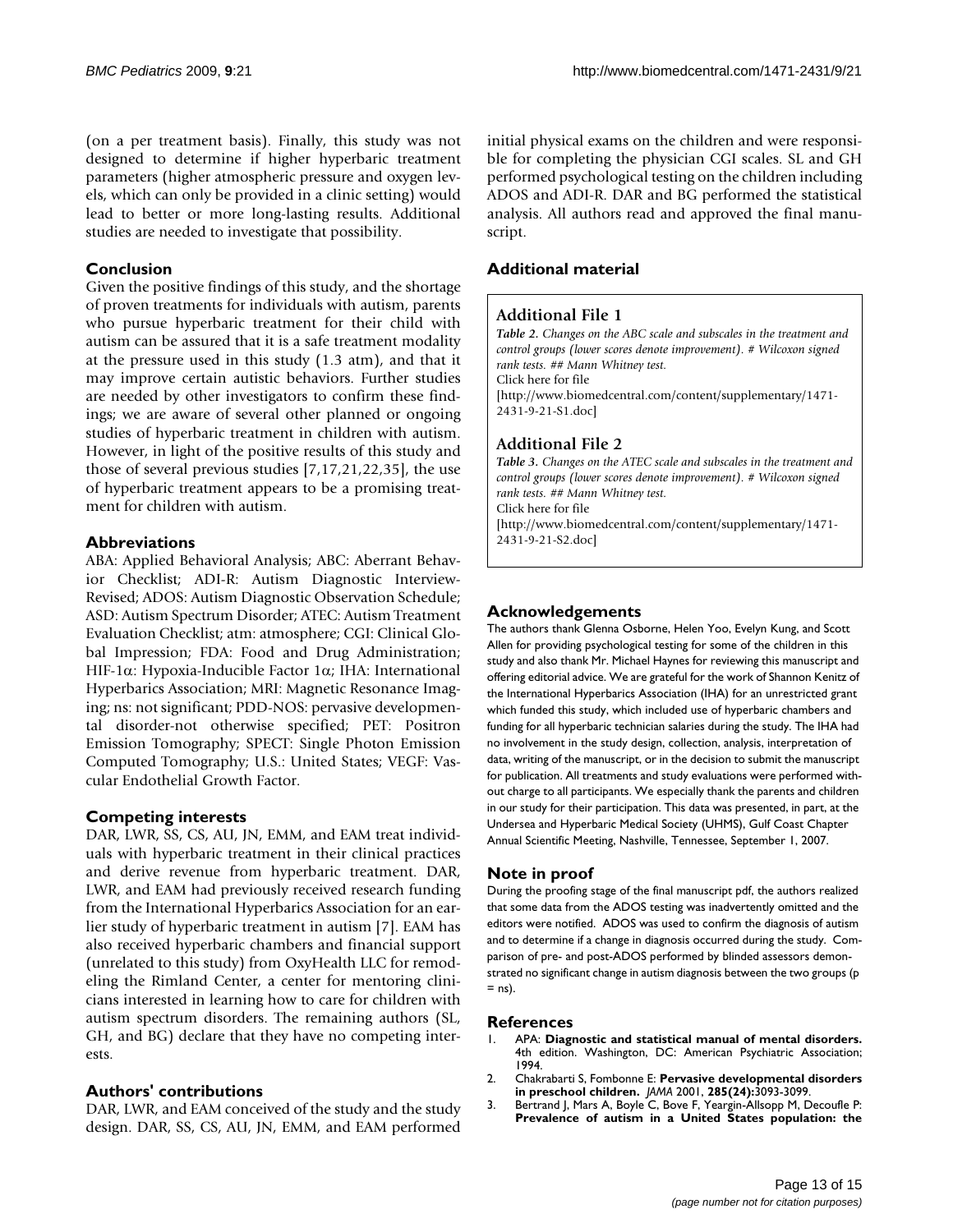**[Brick Township, New Jersey, investigation.](http://www.ncbi.nlm.nih.gov/entrez/query.fcgi?cmd=Retrieve&db=PubMed&dopt=Abstract&list_uids=11694696)** *Pediatrics* 2001, **108(5):**1155-116

- 4. Baird G, Charman T, Baron-Cohen S, Cox A, Swettenham J, Wheelwright S, Drew A: **[A screening instrument for autism at 18](http://www.ncbi.nlm.nih.gov/entrez/query.fcgi?cmd=Retrieve&db=PubMed&dopt=Abstract&list_uids=10846303) [months of age: a 6-year follow-up study.](http://www.ncbi.nlm.nih.gov/entrez/query.fcgi?cmd=Retrieve&db=PubMed&dopt=Abstract&list_uids=10846303)** *J Am Acad Child Adolesc Psychiatry* 2000, **39(6):**694-702.
- 5. Rice C: **[Prevalence of autism spectrum disorders–autism and](http://www.ncbi.nlm.nih.gov/entrez/query.fcgi?cmd=Retrieve&db=PubMed&dopt=Abstract&list_uids=17287715) [developmental disabilities monitoring network, 14 sites,](http://www.ncbi.nlm.nih.gov/entrez/query.fcgi?cmd=Retrieve&db=PubMed&dopt=Abstract&list_uids=17287715) [United States, 2002.](http://www.ncbi.nlm.nih.gov/entrez/query.fcgi?cmd=Retrieve&db=PubMed&dopt=Abstract&list_uids=17287715)** *MMWR* 2007, **56:**12-28.
- 6. Muhle R, Trentacoste SV, Rapin I: **[The genetics of autism.](http://www.ncbi.nlm.nih.gov/entrez/query.fcgi?cmd=Retrieve&db=PubMed&dopt=Abstract&list_uids=15121991)** *Pediatrics* 2004, **113(5):**e472-486.
- 7. Rossignol DA, Rossignol LW, James SJ, Melnyk S, Mumper E: **[The](http://www.ncbi.nlm.nih.gov/entrez/query.fcgi?cmd=Retrieve&db=PubMed&dopt=Abstract&list_uids=18005455) [effects of hyperbaric oxygen therapy on oxidative stress,](http://www.ncbi.nlm.nih.gov/entrez/query.fcgi?cmd=Retrieve&db=PubMed&dopt=Abstract&list_uids=18005455) inflammation, and symptoms in children with autism: an [open-label pilot study.](http://www.ncbi.nlm.nih.gov/entrez/query.fcgi?cmd=Retrieve&db=PubMed&dopt=Abstract&list_uids=18005455)** *BMC Pediatr* 2007, **7(1):**36.
- Feldmeier JJ, Chairman and Editor: Hyperbaric oxygen 2003: indi**cations and results: the hyperbaric oxygen therapy committee report.** Kensington, MD: Undersea and Hyperbaric Medicine Society; 2003.
- 9. Leach RM, Rees PJ, Wilmshurst P: **[Hyperbaric oxygen therapy.](http://www.ncbi.nlm.nih.gov/entrez/query.fcgi?cmd=Retrieve&db=PubMed&dopt=Abstract&list_uids=9784458)** *BMJ* 1998, **317(7166):**1140-1143.
- 10. Stoller KP: **[Quantification of neurocognitive changes before,](http://www.ncbi.nlm.nih.gov/entrez/query.fcgi?cmd=Retrieve&db=PubMed&dopt=Abstract&list_uids=16166387) [during, and after hyperbaric oxygen therapy in a case of fetal](http://www.ncbi.nlm.nih.gov/entrez/query.fcgi?cmd=Retrieve&db=PubMed&dopt=Abstract&list_uids=16166387) [alcohol syndrome.](http://www.ncbi.nlm.nih.gov/entrez/query.fcgi?cmd=Retrieve&db=PubMed&dopt=Abstract&list_uids=16166387)** *Pediatrics* 2005, **116(4):**e586-591.
- Montgomery D, Goldberg J, Amar M, Lacroix V, Lecomte J, Lambert J, Vanasse M, Marois P: **[Effects of hyperbaric oxygen therapy on](http://www.ncbi.nlm.nih.gov/entrez/query.fcgi?cmd=Retrieve&db=PubMed&dopt=Abstract&list_uids=10642070) [children with spastic diplegic cerebral palsy: a pilot project.](http://www.ncbi.nlm.nih.gov/entrez/query.fcgi?cmd=Retrieve&db=PubMed&dopt=Abstract&list_uids=10642070)** *Undersea Hyperb Med* 1999, **26(4):**235-242.
- 12. Collet JP, Vanasse M, Marois P, Amar M, Goldberg J, Lambert J, Lassonde M, Hardy P, Fortin J, Tremblay SD, *et al.*: **[Hyperbaric oxygen](http://www.ncbi.nlm.nih.gov/entrez/query.fcgi?cmd=Retrieve&db=PubMed&dopt=Abstract&list_uids=11558483) [for children with cerebral palsy: a randomised multicentre](http://www.ncbi.nlm.nih.gov/entrez/query.fcgi?cmd=Retrieve&db=PubMed&dopt=Abstract&list_uids=11558483) [trial. HBO-CP Research Group.](http://www.ncbi.nlm.nih.gov/entrez/query.fcgi?cmd=Retrieve&db=PubMed&dopt=Abstract&list_uids=11558483)** *Lancet* 2001, **357(9256):**582-586.
- 13. Rockswold GL, Ford SE, Anderson DC, Bergman TA, Sherman RE: **[Results of a prospective randomized trial for treatment of](http://www.ncbi.nlm.nih.gov/entrez/query.fcgi?cmd=Retrieve&db=PubMed&dopt=Abstract&list_uids=1588426) [severely brain-injured patients with hyperbaric oxygen.](http://www.ncbi.nlm.nih.gov/entrez/query.fcgi?cmd=Retrieve&db=PubMed&dopt=Abstract&list_uids=1588426)** *J Neurosurg* 1992, **76(6):**929-934.
- 14. Golden ZL, Neubauer R, Golden CJ, Greene L, Marsh J, Mleko A: **[Improvement in cerebral metabolism in chronic brain injury](http://www.ncbi.nlm.nih.gov/entrez/query.fcgi?cmd=Retrieve&db=PubMed&dopt=Abstract&list_uids=12325401)** after hyperbaric oxygen therapy. Int J Neurosci 2002, [after hyperbaric oxygen therapy.](http://www.ncbi.nlm.nih.gov/entrez/query.fcgi?cmd=Retrieve&db=PubMed&dopt=Abstract&list_uids=12325401) **112(2):**119-131.
- 15. Hardy P, Johnston KM, De Beaumont L, Montgomery DL, Lecomte JM, Soucy JP, Bourbonnais D, Lassonde M: **[Pilot case study of the](http://www.ncbi.nlm.nih.gov/entrez/query.fcgi?cmd=Retrieve&db=PubMed&dopt=Abstract&list_uids=17234213) [therapeutic potential of hyperbaric oxygen therapy on](http://www.ncbi.nlm.nih.gov/entrez/query.fcgi?cmd=Retrieve&db=PubMed&dopt=Abstract&list_uids=17234213) [chronic brain injury.](http://www.ncbi.nlm.nih.gov/entrez/query.fcgi?cmd=Retrieve&db=PubMed&dopt=Abstract&list_uids=17234213)** *J Neurol Sci* 2007, **253(1–2):**94-105.
- 16. Shi XY, Tang ZQ, Sun D, He XJ: **[Evaluation of hyperbaric oxygen](http://www.ncbi.nlm.nih.gov/entrez/query.fcgi?cmd=Retrieve&db=PubMed&dopt=Abstract&list_uids=17199942) [treatment of neuropsychiatric disorders following traumatic](http://www.ncbi.nlm.nih.gov/entrez/query.fcgi?cmd=Retrieve&db=PubMed&dopt=Abstract&list_uids=17199942) [brain injury.](http://www.ncbi.nlm.nih.gov/entrez/query.fcgi?cmd=Retrieve&db=PubMed&dopt=Abstract&list_uids=17199942)** *Chin Med J (Engl)* 2006, **119(23):**1978-1982.
- 17. Rossignol DA, Rossignol LW: **[Hyperbaric oxygen therapy may](http://www.ncbi.nlm.nih.gov/entrez/query.fcgi?cmd=Retrieve&db=PubMed&dopt=Abstract&list_uids=16554123) [improve symptoms in autistic children.](http://www.ncbi.nlm.nih.gov/entrez/query.fcgi?cmd=Retrieve&db=PubMed&dopt=Abstract&list_uids=16554123)** *Med Hypotheses* 2006, **67(2):**216-228.
- 18. Al-Waili NS, Butler GJ: **[Effects of hyperbaric oxygen on inflam](http://www.ncbi.nlm.nih.gov/entrez/query.fcgi?cmd=Retrieve&db=PubMed&dopt=Abstract&list_uids=16604253)[matory response to wound and trauma: possible mechanism](http://www.ncbi.nlm.nih.gov/entrez/query.fcgi?cmd=Retrieve&db=PubMed&dopt=Abstract&list_uids=16604253) [of action.](http://www.ncbi.nlm.nih.gov/entrez/query.fcgi?cmd=Retrieve&db=PubMed&dopt=Abstract&list_uids=16604253)** *Scientific World Journal* 2006, **6:**425-441.
- 19. Buchman AL, Fife C, Torres C, Smith L, Aristizibal J: **[Hyperbaric](http://www.ncbi.nlm.nih.gov/entrez/query.fcgi?cmd=Retrieve&db=PubMed&dopt=Abstract&list_uids=11588553) [oxygen therapy for severe ulcerative colitis.](http://www.ncbi.nlm.nih.gov/entrez/query.fcgi?cmd=Retrieve&db=PubMed&dopt=Abstract&list_uids=11588553)** *J Clin Gastroenterol* 2001, **33(4):**337-339.
- 20. Takeshima F, Makiyama K, Doi T: **[Hyperbaric oxygen as adjunct](http://www.ncbi.nlm.nih.gov/entrez/query.fcgi?cmd=Retrieve&db=PubMed&dopt=Abstract&list_uids=10566754) [therapy for Crohn's intractable enteric ulcer.](http://www.ncbi.nlm.nih.gov/entrez/query.fcgi?cmd=Retrieve&db=PubMed&dopt=Abstract&list_uids=10566754)** *Am J Gastroenterol* 1999, **94(11):**3374-3375.
- 21. Heuser G, Heuser SA, Rodelander D, Aguilera O, Uszler M: **Treatment of neurologically impaired adults and children with "mild" hyperbaric oxygenation (1.3 atm and 24% oxygen).** In *Hyperbaric oxygenation for cerebral palsy and the brain-injured child* Edited by: Joiner JT. Flagstaff, Arizona: Best Publications; 2002.
- 22. Rossignol DA: **The use of hyperbaric oxygen therapy in autism.** In *Hyperbaric oxygen for neurological disorders* Edited by: Zhang JH. Flagstaff, AZ: Best Publishing Company; 2008:209-258.
- 23. Granowitz EV, Skulsky EJ, Benson RM, Wright J, Garb JL, Cohen ER, Smithline EC, Brown RB: **[Exposure to increased pressure or](http://www.ncbi.nlm.nih.gov/entrez/query.fcgi?cmd=Retrieve&db=PubMed&dopt=Abstract&list_uids=12670123) [hyperbaric oxygen suppresses interferon-gamma secretion](http://www.ncbi.nlm.nih.gov/entrez/query.fcgi?cmd=Retrieve&db=PubMed&dopt=Abstract&list_uids=12670123) [in whole blood cultures of healthy humans.](http://www.ncbi.nlm.nih.gov/entrez/query.fcgi?cmd=Retrieve&db=PubMed&dopt=Abstract&list_uids=12670123)** *Undersea Hyperb Med* 2002, **29(3):**216-225.
- 24. Rossignol DA: **[Hyperbaric oxygen therapy might improve cer](http://www.ncbi.nlm.nih.gov/entrez/query.fcgi?cmd=Retrieve&db=PubMed&dopt=Abstract&list_uids=17141962)[tain pathophysiological findings in autism.](http://www.ncbi.nlm.nih.gov/entrez/query.fcgi?cmd=Retrieve&db=PubMed&dopt=Abstract&list_uids=17141962)** *Med Hypotheses* 2007, **68(6):**1208-1227.
- 25. Weisz G, Lavy A, Adir Y, Melamed Y, Rubin D, Eidelman S, Pollack S: **[Modification of in vivo and in vitro TNF-alpha, IL-1, and IL-6](http://www.ncbi.nlm.nih.gov/entrez/query.fcgi?cmd=Retrieve&db=PubMed&dopt=Abstract&list_uids=9083891) secretion by circulating monocytes during hyperbaric oxy[gen treatment in patients with perianal Crohn's disease.](http://www.ncbi.nlm.nih.gov/entrez/query.fcgi?cmd=Retrieve&db=PubMed&dopt=Abstract&list_uids=9083891)** *J Clin Immunol* 1997, **17(2):**154-159.
- 26. Connolly AM, Chez MG, Pestronk A, Arnold ST, Mehta S, Deuel RK: **[Serum autoantibodies to brain in Landau-Kleffner variant,](http://www.ncbi.nlm.nih.gov/entrez/query.fcgi?cmd=Retrieve&db=PubMed&dopt=Abstract&list_uids=10228297) [autism, and other neurologic disorders.](http://www.ncbi.nlm.nih.gov/entrez/query.fcgi?cmd=Retrieve&db=PubMed&dopt=Abstract&list_uids=10228297)** *J Pediatr* 1999, **134(5):**607-613.
- 27. Ohnishi T, Matsuda H, Hashimoto T, Kunihiro T, Nishikawa M, Uema T, Sasaki M: **[Abnormal regional cerebral blood flow in child](http://www.ncbi.nlm.nih.gov/entrez/query.fcgi?cmd=Retrieve&db=PubMed&dopt=Abstract&list_uids=10960047)[hood autism.](http://www.ncbi.nlm.nih.gov/entrez/query.fcgi?cmd=Retrieve&db=PubMed&dopt=Abstract&list_uids=10960047)** *Brain* 2000, **123(Pt 9):**1838-1844.
- 28. Zilbovicius M, Boddaert N, Belin P, Poline JB, Remy P, Mangin JF, Thivard L, Barthelemy C, Samson Y: **[Temporal lobe dysfunction in](http://www.ncbi.nlm.nih.gov/entrez/query.fcgi?cmd=Retrieve&db=PubMed&dopt=Abstract&list_uids=11097965) [childhood autism: a PET study. Positron emission tomogra](http://www.ncbi.nlm.nih.gov/entrez/query.fcgi?cmd=Retrieve&db=PubMed&dopt=Abstract&list_uids=11097965)[phy.](http://www.ncbi.nlm.nih.gov/entrez/query.fcgi?cmd=Retrieve&db=PubMed&dopt=Abstract&list_uids=11097965)** *Am J Psychiatry* 2000, **157(12):**1988-1993.
- 29. Jyonouchi H, Sun S, Itokazu N: **[Innate immunity associated with](http://www.ncbi.nlm.nih.gov/entrez/query.fcgi?cmd=Retrieve&db=PubMed&dopt=Abstract&list_uids=12378124) [inflammatory responses and cytokine production against](http://www.ncbi.nlm.nih.gov/entrez/query.fcgi?cmd=Retrieve&db=PubMed&dopt=Abstract&list_uids=12378124) common dietary proteins in patients with autism spectrum [disorder.](http://www.ncbi.nlm.nih.gov/entrez/query.fcgi?cmd=Retrieve&db=PubMed&dopt=Abstract&list_uids=12378124)** *Neuropsychobiology* 2002, **46(2):**76-84.
- 30. Torrente F, Ashwood P, Day R, Machado N, Furlano RI, Anthony A, Davies SE, Wakefield AJ, Thomson MA, Walker-Smith JA, *et al.*: **[Small intestinal enteropathy with epithelial IgG and comple](http://www.ncbi.nlm.nih.gov/entrez/query.fcgi?cmd=Retrieve&db=PubMed&dopt=Abstract&list_uids=11986981)[ment deposition in children with regressive autism.](http://www.ncbi.nlm.nih.gov/entrez/query.fcgi?cmd=Retrieve&db=PubMed&dopt=Abstract&list_uids=11986981)** *Mol Psychiatry* 2002, **7(4):**375-382.
- 31. Ashwood P, Anthony A, Torrente F, Wakefield AJ: **[Spontaneous](http://www.ncbi.nlm.nih.gov/entrez/query.fcgi?cmd=Retrieve&db=PubMed&dopt=Abstract&list_uids=15622451) [mucosal lymphocyte cytokine profiles in children with](http://www.ncbi.nlm.nih.gov/entrez/query.fcgi?cmd=Retrieve&db=PubMed&dopt=Abstract&list_uids=15622451) autism and gastrointestinal symptoms: mucosal immune [activation and reduced counter regulatory interleukin-10.](http://www.ncbi.nlm.nih.gov/entrez/query.fcgi?cmd=Retrieve&db=PubMed&dopt=Abstract&list_uids=15622451)** *J Clin Immunol* 2004, **24(6):**664-673.
- 32. Jyonouchi H, Geng L, Ruby A, Zimmerman-Bier B: **[Dysregulated](http://www.ncbi.nlm.nih.gov/entrez/query.fcgi?cmd=Retrieve&db=PubMed&dopt=Abstract&list_uids=15741748) [innate immune responses in young children with autism](http://www.ncbi.nlm.nih.gov/entrez/query.fcgi?cmd=Retrieve&db=PubMed&dopt=Abstract&list_uids=15741748) spectrum disorders: their relationship to gastrointestinal [symptoms and dietary intervention.](http://www.ncbi.nlm.nih.gov/entrez/query.fcgi?cmd=Retrieve&db=PubMed&dopt=Abstract&list_uids=15741748)** *Neuropsychobiology* 2005, **51(2):**77-85.
- 33. Vargas DL, Nascimbene C, Krishnan C, Zimmerman AW, Pardo CA: **[Neuroglial activation and neuroinflammation in the brain of](http://www.ncbi.nlm.nih.gov/entrez/query.fcgi?cmd=Retrieve&db=PubMed&dopt=Abstract&list_uids=15546155) [patients with autism.](http://www.ncbi.nlm.nih.gov/entrez/query.fcgi?cmd=Retrieve&db=PubMed&dopt=Abstract&list_uids=15546155)** *Ann Neurol* 2005, **57(1):**67-81.
- 34. Chez MG, Dowling T, Patel PB, Khanna P, Kominsky M: **[Elevation of](http://www.ncbi.nlm.nih.gov/entrez/query.fcgi?cmd=Retrieve&db=PubMed&dopt=Abstract&list_uids=17560496) [tumor necrosis factor-alpha in cerebrospinal fluid of autistic](http://www.ncbi.nlm.nih.gov/entrez/query.fcgi?cmd=Retrieve&db=PubMed&dopt=Abstract&list_uids=17560496) [children.](http://www.ncbi.nlm.nih.gov/entrez/query.fcgi?cmd=Retrieve&db=PubMed&dopt=Abstract&list_uids=17560496)** *Pediatr Neurol* 2007, **36(6):**361-365.
- 35. Chungpaibulpatana J, Sumpatanarax T, Thadakul N, Chantharatreerat C, Konkaew M, Aroonlimsawas M: **[Hyperbaric oxygen therapy in](http://www.ncbi.nlm.nih.gov/entrez/query.fcgi?cmd=Retrieve&db=PubMed&dopt=Abstract&list_uids=18788696) [Thai autistic children.](http://www.ncbi.nlm.nih.gov/entrez/query.fcgi?cmd=Retrieve&db=PubMed&dopt=Abstract&list_uids=18788696)** *J Med Assoc Thai* 2008, **91(8):**1232-1238.
- 36. Ashamalla HL, Thom SR, Goldwein JW: **[Hyperbaric oxygen ther](http://www.ncbi.nlm.nih.gov/entrez/query.fcgi?cmd=Retrieve&db=PubMed&dopt=Abstract&list_uids=8635114)[apy for the treatment of radiation-induced sequelae in chil](http://www.ncbi.nlm.nih.gov/entrez/query.fcgi?cmd=Retrieve&db=PubMed&dopt=Abstract&list_uids=8635114)[dren. The University of Pennsylvania experience.](http://www.ncbi.nlm.nih.gov/entrez/query.fcgi?cmd=Retrieve&db=PubMed&dopt=Abstract&list_uids=8635114)** *Cancer* 1996, **77(11):**2407-2412.
- Annane D, Depondt J, Aubert P, Villart M, Gehanno P, Gajdos P, Chevret S: **[Hyperbaric oxygen therapy for radionecrosis of](http://www.ncbi.nlm.nih.gov/entrez/query.fcgi?cmd=Retrieve&db=PubMed&dopt=Abstract&list_uids=15520052) [the jaw: a randomized, placebo-controlled, double-blind trial](http://www.ncbi.nlm.nih.gov/entrez/query.fcgi?cmd=Retrieve&db=PubMed&dopt=Abstract&list_uids=15520052) [from the ORN96 study group.](http://www.ncbi.nlm.nih.gov/entrez/query.fcgi?cmd=Retrieve&db=PubMed&dopt=Abstract&list_uids=15520052)** *J Clin Oncol* 2004, **22(24):**4893-4900.
- 38. Clarke RE, Tenorio LM, Hussey JR, Toklu AS, Cone DL, Hinojosa JG, Desai SP, Dominguez Parra L, Rodrigues SD, Long RJ, *et al.*: **[Hyper](http://www.ncbi.nlm.nih.gov/entrez/query.fcgi?cmd=Retrieve&db=PubMed&dopt=Abstract&list_uids=18342453)[baric oxygen treatment of chronic refractory radiation proc](http://www.ncbi.nlm.nih.gov/entrez/query.fcgi?cmd=Retrieve&db=PubMed&dopt=Abstract&list_uids=18342453)titis: a randomized and controlled double-blind crossover [trial with long-term follow-up.](http://www.ncbi.nlm.nih.gov/entrez/query.fcgi?cmd=Retrieve&db=PubMed&dopt=Abstract&list_uids=18342453)** *Int J Radiat Oncol Biol Phys* 2008, **72(1):**134-143.
- 39. Aman MG, Singh NN, Stewart AW, Field CJ: **[The aberrant behav](http://www.ncbi.nlm.nih.gov/entrez/query.fcgi?cmd=Retrieve&db=PubMed&dopt=Abstract&list_uids=3993694)[ior checklist: a behavior rating scale for the assessment of](http://www.ncbi.nlm.nih.gov/entrez/query.fcgi?cmd=Retrieve&db=PubMed&dopt=Abstract&list_uids=3993694) [treatment effects.](http://www.ncbi.nlm.nih.gov/entrez/query.fcgi?cmd=Retrieve&db=PubMed&dopt=Abstract&list_uids=3993694)** *Am J Ment Defic* 1985, **89(5):**485-491.
- Autism Treatment Evaluation Checklist (ATEC): Reliabili**ties and Score Distributions** 2000 [[http://www.autism.com/ari/](http://www.autism.com/ari/atec/atec_report.htm) [atec/atec\\_report.htm\]](http://www.autism.com/ari/atec/atec_report.htm).
- 41. Guy W: **Clinical Global Impression.** 1976 [[http://www.serv](http://www.servier.com/App_Download/Neurosciences/Echelles/CGI.pdf) [ier.com/App\\_Download/Neurosciences/Echelles/CGI.pdf](http://www.servier.com/App_Download/Neurosciences/Echelles/CGI.pdf)]. Rockville, MD
- 42. Cohen J: **Statistical power analysis for the behavioral sciences.** second edition. Hillsdale, NJ: Lawrence Erlbaum Associates; 1988.
- 43. Faul F, Erdfelder E, Lang AG, Buchner A: **[G\\*Power 3: A flexible](http://www.ncbi.nlm.nih.gov/entrez/query.fcgi?cmd=Retrieve&db=PubMed&dopt=Abstract&list_uids=17695343) [statistical power analysis program for the social, behavioral,](http://www.ncbi.nlm.nih.gov/entrez/query.fcgi?cmd=Retrieve&db=PubMed&dopt=Abstract&list_uids=17695343) [and biomedical sciences.](http://www.ncbi.nlm.nih.gov/entrez/query.fcgi?cmd=Retrieve&db=PubMed&dopt=Abstract&list_uids=17695343)** *Behavior Research Methods* 2007, **39:**175-191.
- 44. Fombonne E: **[Epidemiology of autistic disorder and other per](http://www.ncbi.nlm.nih.gov/entrez/query.fcgi?cmd=Retrieve&db=PubMed&dopt=Abstract&list_uids=16401144)[vasive developmental disorders.](http://www.ncbi.nlm.nih.gov/entrez/query.fcgi?cmd=Retrieve&db=PubMed&dopt=Abstract&list_uids=16401144)** *J Clin Psychiatry* 2005, **66(Suppl 10):**3-8.